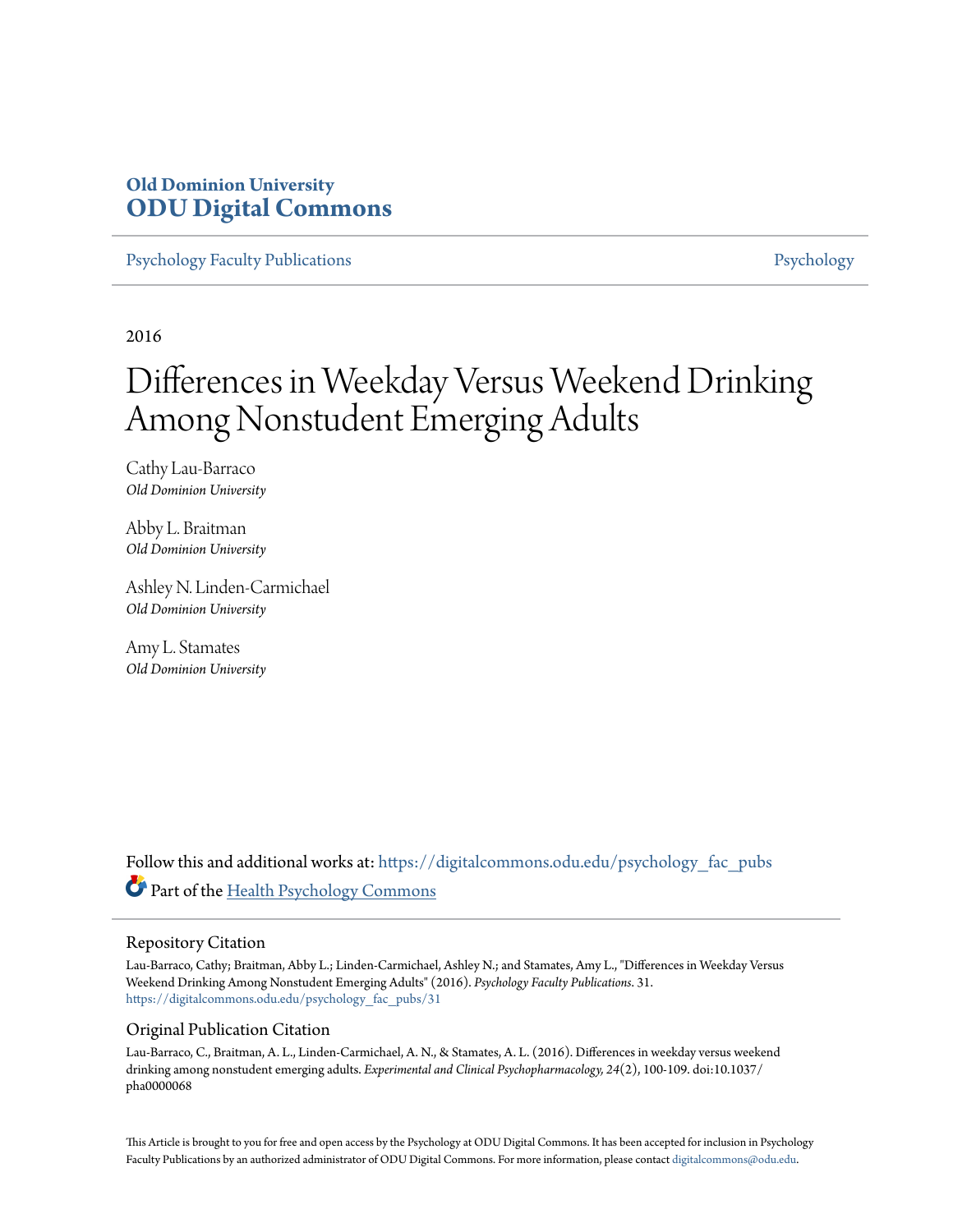

# **HHS Public Access**

Author manuscript Exp Clin Psychopharmacol. Author manuscript; available in PMC 2016 April 12. **HHS Public Access**<br>Author manuscript<br>*Exp Clin Psychopharmacol*. Author manuscript; available in PMC 2016 April 12.<br>Published in final edited form as:

Published in final edited form as:

Exp Clin Psychopharmacol. 2016 April ; 24(2): 100–109. doi:10.1037/pha0000068.

## **Differences in Weekday versus Weekend Drinking among Nonstudent Emerging Adults**

**Cathy Lau-Barraco, Ph.D.**1,2, **Abby L. Braitman, Ph.D.**1, **Ashley N. Linden-Carmichael, M.S.**1, and **Amy L. Stamates, B.S.**<sup>1</sup>

<sup>1</sup>Old Dominion University

<sup>2</sup>Virginia Consortium Program in Clinical Psychology

## **Abstract**

The current investigation sought to examine "day of the week" drinking of an at-risk sample of nonstudent emerging adults and whether specific factors are associated with differential drinking patterns. Our study aims were to: (1) identify differences in weekday versus weekend drinking, (2) examine specific expectancies (i.e., sociability, tension reduction) and demographic factors (e.g., age, sex) as relating to weekend versus weekday drinking after controlling for harmful drinking and holiday drinking. Participants were 238 (63.4% men, 35.7% women;  $M$  age = 21.92 years) heavy drinking noncollege-attenders recruited from the community. They reported daily drinking for the previous 30 days and completed measures of harmful drinking, alcohol expectancies, and demographic information. Results showed that more drinks were consumed on the weekends (i.e., Thursday to Saturday) than weekdays, with 63% of drinks consumed on weekends. Multilevel modeling analyses indicated that weekday drinking was associated with tension reduction expectancies, social expectancies, sex, and age. Weekend drinking increases were related to social expectancies but not tension reduction expectancies. Our final model indicated that, after controlling for the effect of holiday drinking, the within-person weekday/weekend distinction explained 18% of the total variance. In general, our findings highlight the importance of alcohol expectancies and drinking contexts in understanding the drinking behaviors of nonstudents. The differential role of tension reduction and social facilitation expectancies on drinking throughout the week imply different cognitive pathways are involved in weekday versus weekend drinking and both types of expected alcohol effects should be targets of risk-reduction efforts with nonstudent drinkers.

## **Keywords**

Alcohol; nonstudents; emerging adults; weekend; weekday

Emerging adults (i.e., between the approximate ages of 18 and 25 years) drink more heavily than any other age group in the U.S. (Substance Abuse and Mental Health Services Administration, 2014). While researchers have been addressing this critically important

Corresponding Author: Cathy Lau-Barraco, Ph.D., Old Dominion University, 244D Mills-Godwin Building, Norfolk, VA, USA 23529-0267. Telephone: 757-683-4445. cbarraco@odu.edu. Fax: 757-683-5087.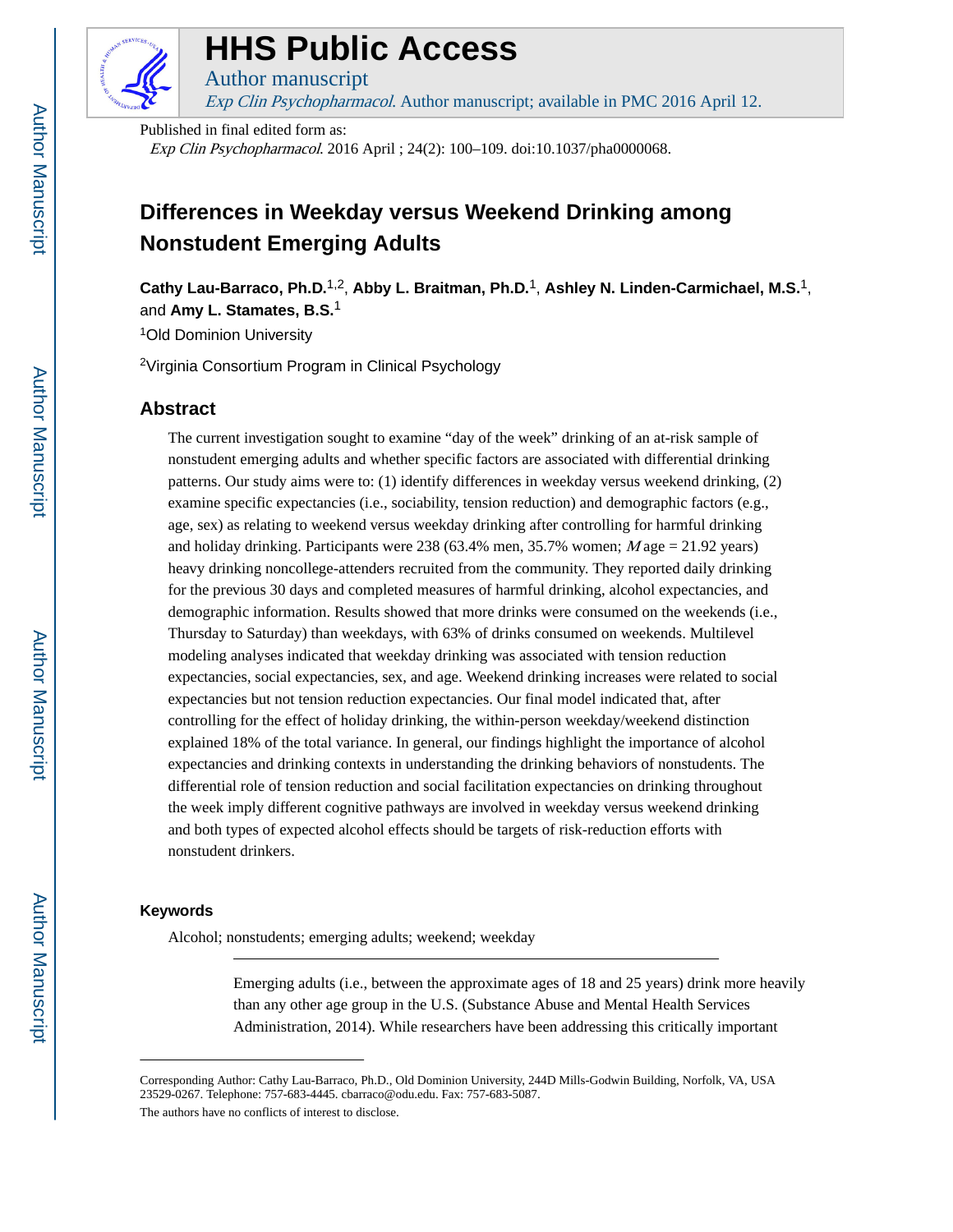public health concern over the last two decades, the majority of research conducted within this age group has been limited to college student samples. This is especially concerning given that 59% of the emerging adult population in the U.S. is not enrolled in college (U.S. Census Bureau, 2014). Nonstudents are at greater risk of experiencing alcohol-related problems, including symptoms of alcohol dependence, despite similar consumption rates as college students (Barnett et al., 2003; see Carter, Obremski Brandon, & Goldman, 2010 for a review). Because nonstudents may be less likely to mature out of risky drinking behaviors (White, Labouvie, & Papadaratsakis, 2005) and there is a lack of research in this vulnerable population, further investigation into nonstudents' drinking patterns is warranted.

A cognitive factor strongly linked to drinking behavior is one's beliefs regarding the expected effects of alcohol consumption or one's alcohol expectancies. Stronger, more favorable perceptions about alcohol are predictive of the amount and frequency of alcohol consumed (Brown, Goldman, & Christiansen, 1985; Goldman, Brown, Christiansen, & Smith, 1991). Consistent with social learning theory's concept of reciprocal determinism (Bandura, 1969, 1977), one's drinking behavior also can impact one's alcohol expectancies (Maisto, Carey, & Bradizza, 1999). Thus, holding more positive beliefs about alcohol can increase alcohol consumption, and reciprocally, positive drinking experiences can further strengthen one's expectations about alcohol's effects (Aas, Leigh, Andersen, & Jakobsen, 1998; Smith, Goldman, Greenbaum, & Christiansen, 1995).

Two commonly held perceptions about alcohol are its ability to reduce tension (i.e., tension reduction expectancies) and to enhance social interactions (i.e., sociability expectancies). Drinking as a way to cope or reduce stress and tension is consistently associated with alcohol use and negative consequences (e.g., Goldsmith, Thompson, Black, Tran, & Smith, 2012; Pabst, Kraus, Piontek, Mueller, & Demmel, 2014). It may be that stronger tension reduction expectancies prompt an individual to drink, and the temporary stress reduction experienced when drinking may reinforce the likelihood of drinking in the future when stressed. This pattern of drinking to cope with emotional dysregulation, over time, can be associated with alcohol abuse (Holahan, Moos, Holahan, Cronkite, & Randall, 2001) and dependence (Crum et al., 2013).

Prior research on social expectancies and alcohol-related problems has been mixed. While some findings indicate that social expectancies are related to use frequency but not problem drinking (Brown, 1985), others have found a direct (Ham, Bacon, Carrigan, Zamboanga, & Casner, in press; Turrisi, Wiersma, & Hughes, 2000), or indirect link with problem drinking through heavy alcohol consumption and typical drinking quantity (Pabst et al., 2014). Those with stronger beliefs that alcohol can facilitate social interactions tend to drink in social situations (e.g., parties), rather than alone (Engels, Wiers, Lemmers, & Overbeek, 2005).

To date, there has been scant research investigating the extent to which alcohol expectancies are predictive of drinking patterns among nonstudents. Tension reduction expectancies may be particularly salient to nonstudents, given their increased life stressors such as employment and family obligations as compared to college students (Paschall, 2003; Slutske et al., 2004). Social expectancies are found to be highly relevant in young adult populations (e.g., Pabst et al., 2014), and may thus be salient to nonstudent samples as well. These types of alcohol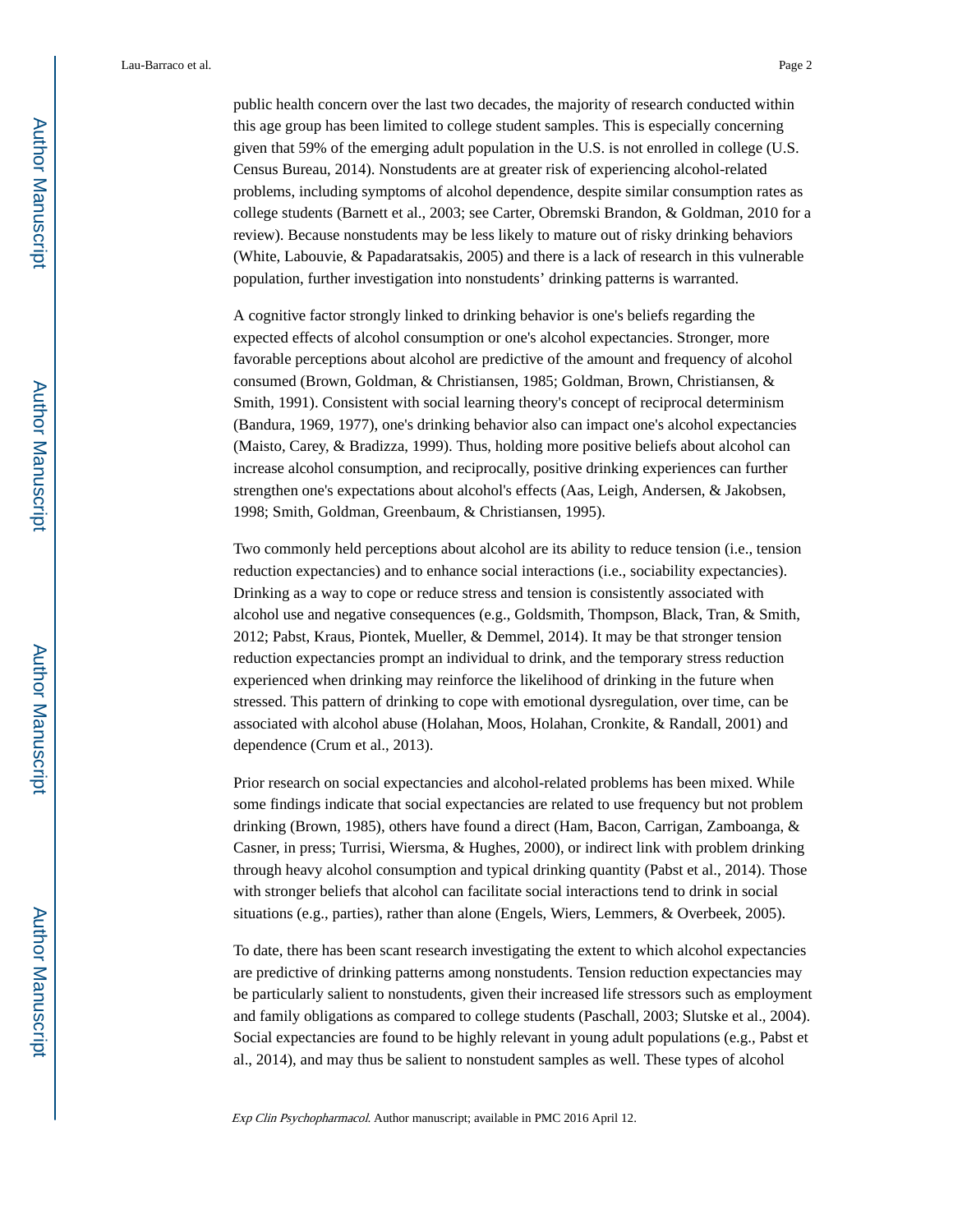beliefs may play a differential role depending on one's drinking patterns, such as drinking on weekdays versus weekend days.

A burgeoning literature supports that drinking varies on weekdays as compared to weekends. Lower rates of alcohol use occur during the week (i.e., Sunday through Wednesday) which subsequently become elevated during the end of the week and on the weekend (i.e., Thursday through Saturday; Del Boca, Darkes, Greenbaum, & Goldman, 2004; Hoeppner et al., 2012; Labhart & Kuntsche, 2014; Maggs, Williams, & Lee, 2011; Tremblay, Graham, Wells, Harris, Pulford, & Roberts, 2010; Wood, Sher, & Rutledge, 2007). While similar findings have been observed in the general population (Kushnir & Cunningham, 2014), we are aware of only two studies that examined "day of the week" drinking patterns that included nonstudent participants specifically. Goldman, Greenbaum, Darkes, Brandon, and Del Boca (2011) investigated drinking patterns of 18-19 year-olds by assessing daily drinking over a calendar year. It was found that Sunday through Wednesday evenings were characterized by lower levels of drinking rates which steadily increased through Saturday night. Considerable variation in drinking occurred week to week and as a function of holidays (e.g., July  $4<sup>th</sup>$ , New Year's Eve) and events (e.g., spring break, local festivals). This pattern held true regardless of college enrollment status. Also, males and females were equally likely to drink in any given week over the course of a year, though when they drank, females consumed less than men.

Another study assessed daily binge drinking patterns over a 5-year period in a communitybased sample of emerging adults (Reich, Cummings, Greenbaum, Moltisanti, & Goldman, 2015). Some key findings of this study showed that known decreasing trends of drinking over the emerging adulthood developmental period may be attributed to decreased participation in binge drinking occasions rather than decreased binge drinking intensity (i.e., BAC reached in the episode) as they aged. It also found that the percentage of binge drinkers varied by day of the week, with rates lowest on Sunday and highest on Saturday; however, binge drinking intensity among drinkers fluctuated minimally across days of the week. No differential patterns in either binge drinking participation rates or drinking intensity were noted based on sex or college status (i.e., college status defined as enrolling in 9 or more credits at study enrollment). Despite the focused examination of drinking over time with the inclusion of nonstudents in investigations by Goldman et al. (2011) and Reich et al. (2015), additional research targeting nonstudents specifically remains imperative due to the generally limited research on nonstudents and their heightened risk for alcohol-related harms.

We are unaware of any studies to date examining daily drinking behavior and the extent to which key alcohol expectancies account for within-person variability in a nonstudent population. The current investigation utilized drinking data collected using the Timeline Follow-back procedure (Sobell & Sobell, 1992) assessed over a 30-day timeframe. In contrast to aggregate drinking data which only allows examination of averages across all individuals over time (i.e., inter-person variability), daily drinking data permits researchers to investigate how the behavior may vary within each individual (i.e., intra-person variability) and in a variety of situations (e.g., weekend, weekday). Another advantage to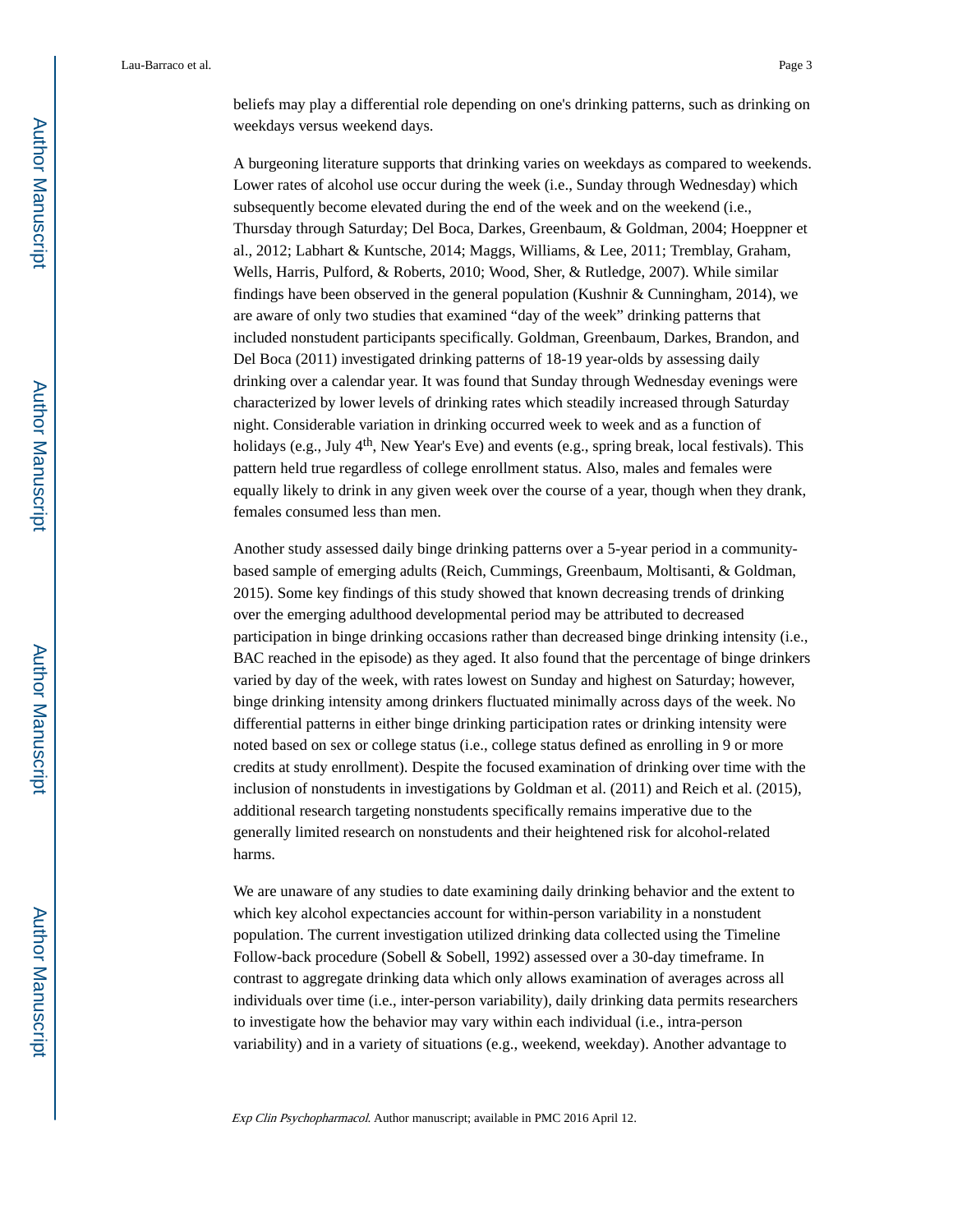daily drinking data is that it allows for exploration of the way in which between-subjects factors (e.g., alcohol expectancies) account for these within-subject drinking differences.

The overall purpose of the present study was to examine "day of the week" drinking patterns of nonstudent emerging adults and whether specific factors are associated with differential drinking situations. More specifically, our first aim was to identify differences in weekday versus weekend drinking. We hypothesized that alcohol consumption would be lower on weekdays as compared to weekends. Our second aim was to examine whether specific expectancies would predict weekend versus weekday drinking. We hypothesized that expectancies of tension reduction would be associated with stronger weekday drinking while expectancies of social facilitation would relate to increases in weekend drinking after considering the association with one's harmful alcohol use level (i.e., AUDIT score) and holiday drinking. We also examined standard demographic variables, including age, sex, ethnicity, employment status, and parent status as factors associated with increased weekend drinking given each have been shown to relate to differential drinking patterns (Cleveland, Mallett, White, Turrisi, & Favero, 2012; Goldman et al., 2011; Labouvie & Bates, 2002; Leonard & Rothbard, 1999; Maggs et al., 2011). We expected that younger, male, Caucasian, employed, and non-parent emerging adults would show greater increases from weekday to weekend drinking.

## **Method**

## **Participants and Procedure**

Data were collected from 238 participants from a mid-size city in southeastern United States (63.4% men). The mean age of the sample was  $21.92$  ( $SD = 2.09$ ; median = 22.00) years. The majority of these participants were single/never married (70.6%), African-American (52.1%), employed (56.3%), non-parents (69.7%). Most participants had their high school diploma/GED equivalent (86.9%). Descriptive statistics for the entire sample and separately by sex are reported in Table 1.

Participants were recruited from the community via online (e.g., [www.Craigslist.com,](http://www.Craigslist.com) [www.Facebook.com\)](http://www.Facebook.com) and local newspaper advertisements for two separate studies (i.e., two phases of a larger study). The current data were collected as part of a larger study to develop a brief alcohol intervention for high-risk emerging adult drinkers who are noncollegeattenders. As such, to be eligible for the study, participants must: (1) be between 18 to 25 years old; (2) not have a history of college attendance; (3) have engaged in at least two heavy drinking episodes (4+/5+ drinks for women/men) in the past month (e.g., Collins, Carey, & Sliwinski, 2002; Wechsler, Davenport, Dowdall, Moeykens, & Castillo, 1994); (4) consume less than 40 standard drinks weekly (e.g., Lau-Barraco & Dunn, 2008); and (5) have no history of alcohol treatment.

Engaging in at least two heavy drinking episodes over the past 30 days is consistent with the criteria established by Wechsler et al. (1994), which defines high-risk drinking as either the consumption of five or more drinks on one occasion in the past two weeks or the consumption of five or more drinks for men/four or more for women on one occasion. Individuals with consumption above 40 standard drinks weekly, or who report a history of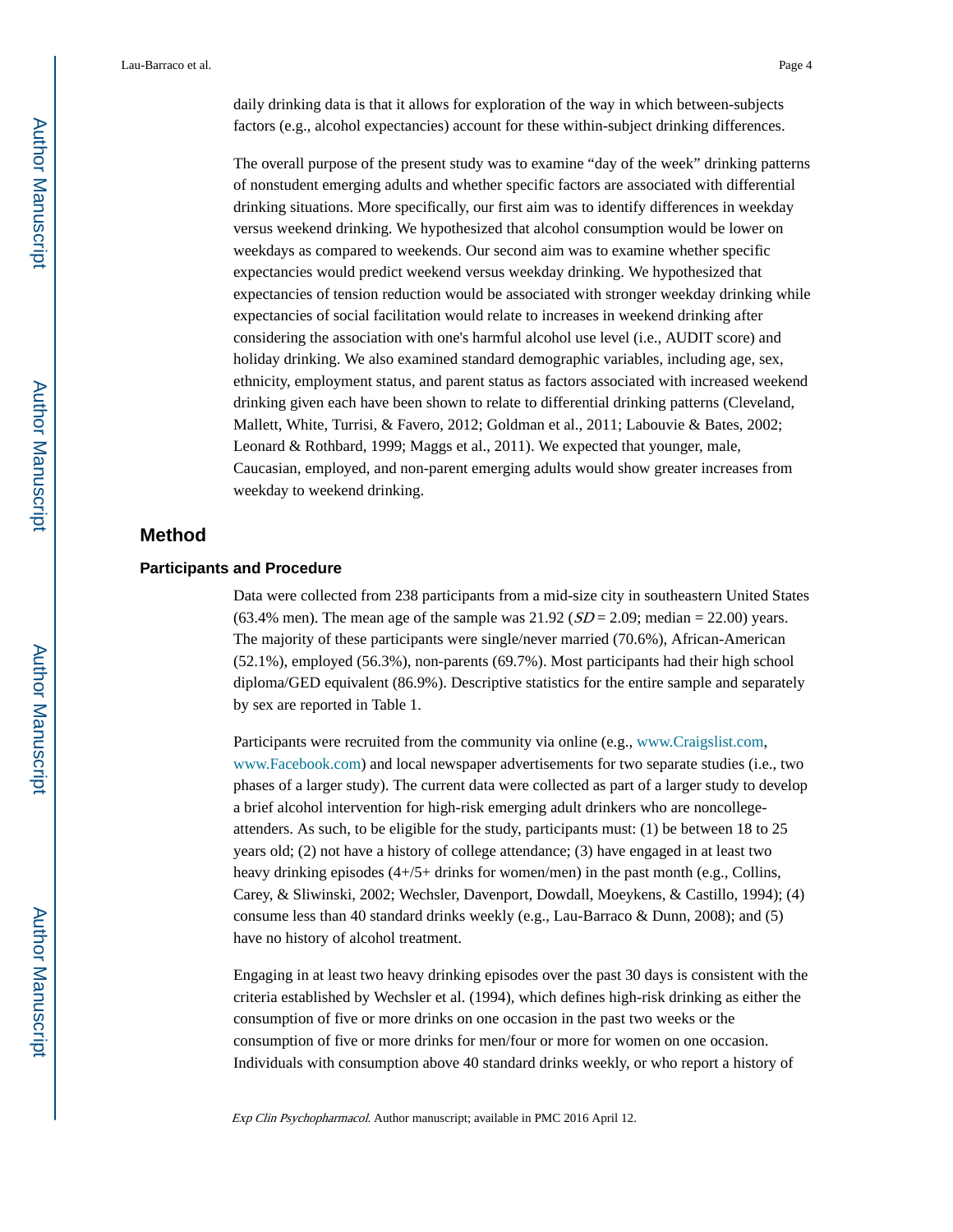previous treatment for alcohol or drug abuse, were excluded as these individuals may not be suitable for brief intervention approaches (e.g., Darkes & Goldman, 1993, 1998; Lau-Barraco & Dunn, 2008).

Data collection occurred in-person at the research site. In exchange for participation, participants were compensated \$40 to \$60, depending on the phase of the study. The present study was approved by the university's Institutional Review Board and followed the American Psychological Association (2002) guidelines.

#### **Measures**

**Alcohol use—**Past 30-day alcohol use was assessed using the Timeline Follow-back (TLFB; Sobell & Sobell, 1992). The TLFB is a calendar-based method in which one estimates the number of standard drinks (i.e., the equivalent of 1 standard drink in liquor, beer, and wine) consumed on each day during the past 30 days. Variables of interest in the present study that were derived from the TLFB included the total number of standard drinks consumed on each drinking day and the date.

**Days—**Type of day was operationalized two different ways: (1) day of the week, and (2) holiday. Consistent with prior studies (e.g., Del Boca et al., 2004; Maggs et al., 2011), weekdays (Sunday to Wednesday) were coded 0 and contrasted with weekends (Thursday to Saturday) coded as 1. In addition, because holidays have been shown to predict increased drinking patterns (Del Boca et al., 2004), day of the year was identified for each day reported and holiday was included as a control in the analyses. Specifically, each holiday was explored based on mean drinks consumed and associated confidence intervals. Every holiday whose mean drinks was not included in the confidence interval for "no holiday" group was considered significantly different (i.e., New Year's Day, Memorial Day, Independence Day, Labor Day, Halloween, Christmas, Spring Break for local colleges, and the NFL Super Bowl). Significantly higher means were then included in a dummy coded "holiday" variable  $(0 = not a drinking holiday; 1 = drinking holiday)$  included in the final analysis.

**Harmful drinking—**The Alcohol Use Disorder Identification Test (AUDIT; Babor, de la Fuente, Saunders, & Grant, 1992), a 10-item self-report instrument, was used to assess harmful drinking. It is suggested that a two-factor structure, alcohol use and alcohol-related problems, best represents scores from the AUDIT (e.g., Doyle, Donovan, & Kivlahan, 2007). The present study utilized only items associated with the alcohol-related problems factor (i.e., items 4 to 10). Participants responded to items 4 through 8 on a 5-point Likert scale from 0 to 4, and response options varied. On items 9 and 10, participants responded on a scale of  $0 \ (no)$ ,  $2 \ (yes, but not in the last year)$ , or  $4 \ (ves, during the last year)$ . Summing all 7-item responses created a composite score, with higher scores indicating greater harmful drinking. Internal consistency was .78.

**Alcohol expectancies—**Fromme, Stroot, & Kaplan, 1993), a 38-item questionnaire that assesses both positive and negative expectancies across seven domains. The present study used the social (e.g., "I would be outgoing") and tension reduction (e.g., "I would feel calm)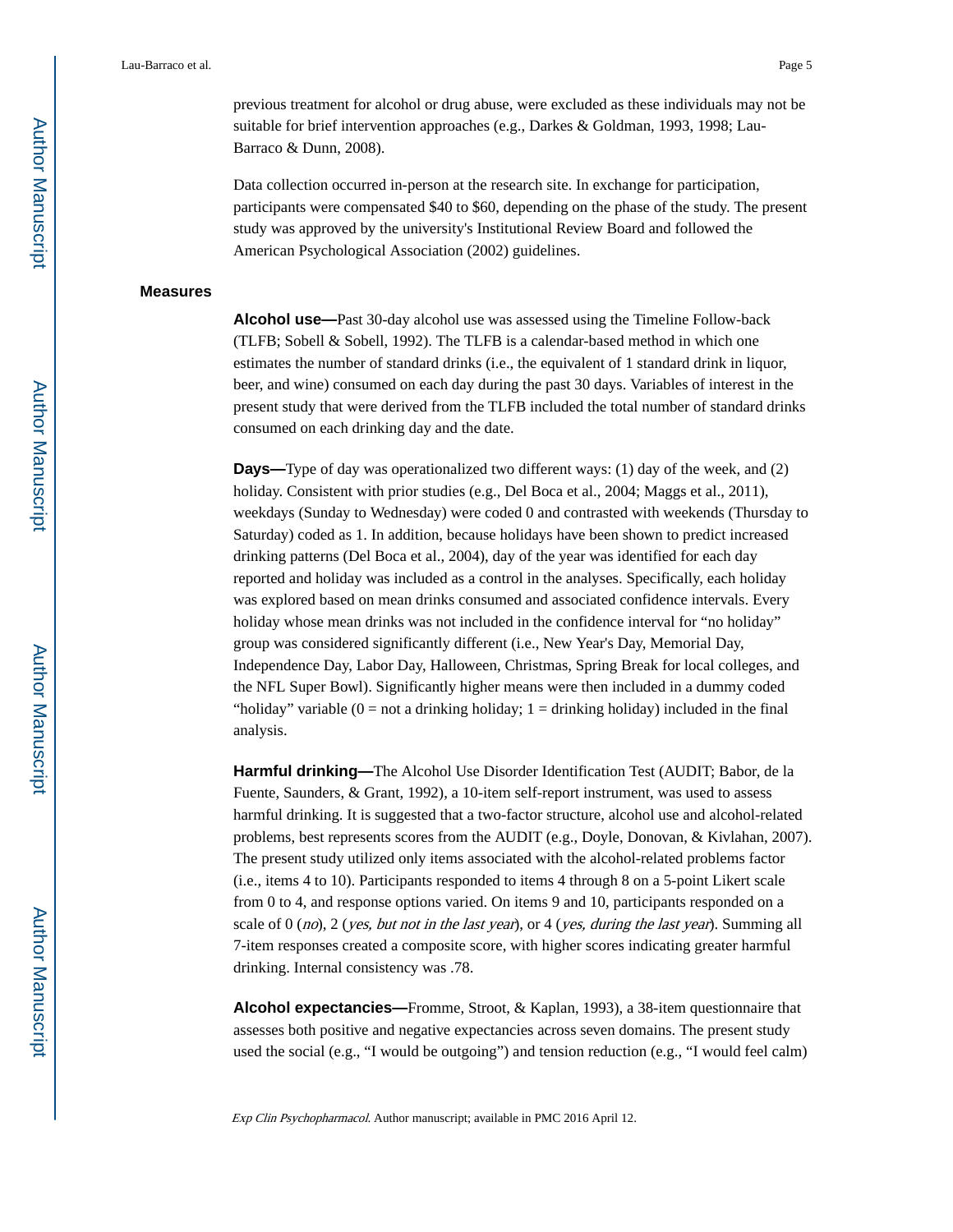subscales specifically. Participants responded on a 4-point Likert scale ranging from 1 (disagree) to 4 (agree). Items were summed separately for each subscale to create two composite scores, with higher scores indicating greater endorsement. Internal consistencies were .71 for the social subscale and .66 for the tension reduction subscale.

**Demographic information—**Demographic information was collected for each participant, and transformed into dummy-coded variables used as predictors in the final analysis: sex  $(0 = male, 1 = female)$ , if they have any children  $(0 = none, 1 = any)$ , employment status (0 = unemployed, 1 = employed [part-time or full-time]), ethnicity (0 = Black/African-American,  $1 =$  other). In each case, the most frequently occurring group in the sample was used as the reference group coded zero.

#### **Statistical Analysis**

Due to the multilevel nature of the data (30 days of data nested within individuals), data were analyzed using a multilevel modeling (i.e., "mixed effects" or "hierarchical linear" modeling) approach in HLM version 7.01 (Raudenbush, Bryk, & Congdon, 2013). Because drinks consumed per day were count data with a large number of zeroes, an over-dispersed Poisson distribution was specified. Model building procedures and examination of error variances were used to identify fixed versus random intercepts and slopes. Daily (level-1) variables included drinks consumed (the outcome), dummy-coded day type (weekday  $= 0$ ; weekend = 1), and dummy-coded holiday<sup>1</sup>. Person-level (level-2) variables included social expectancies, tension reductions expectancies, age, and AUDIT scores (all grand-mean centered) as well as parent status, sex, employment, and ethnicity (all dummy coded). All demographic variables were included in the final model to test their associations with weekday drinking (the intercept) and weekend increases (a random slope). By examining the associations of person-level predictors with the slope for weekend drinking, this incorporated cross-level interactions. AUDIT score was included as a covariate to remove the statistical impact one's harmful drinking had on the hypothesized relationships. Holiday was controlled for as a random slope.

## **Results**

#### **Preliminary Analyses**

Out of 7140 days of drinking data, 11 outliers were identified via boxplots, and were Winsorised (i.e., reduced to less extreme scores just above non-outliers while maintaining rank). Normality was verified for age, social expectancies, tension reduction expectancies, and AUDIT scores. Categorical variables were dummy coded. After confirming no case had more than 15% missing data, missing values for all variables were replaced using Expectation Maximization imputation (Dempster, Laird, & Rubin, 1997). Participants drank an average of 14 days ( $M = 14.75$ ,  $SD = 9.02$ ) out of the 30 possible days. On a typical drinking day, participants consumed about 5 drinks ( $M = 5.55$ ,  $SD = 5.15$ ). Exploration of day type revealed that significantly more drinks were consumed on the average weekend day

 $1$ Time was explored as a potential contributor to the model. However, its relationship with the outcome was negligible and its variance component was non-significant. Therefore, time was excluded from the final model.

Exp Clin Psychopharmacol. Author manuscript; available in PMC 2016 April 12.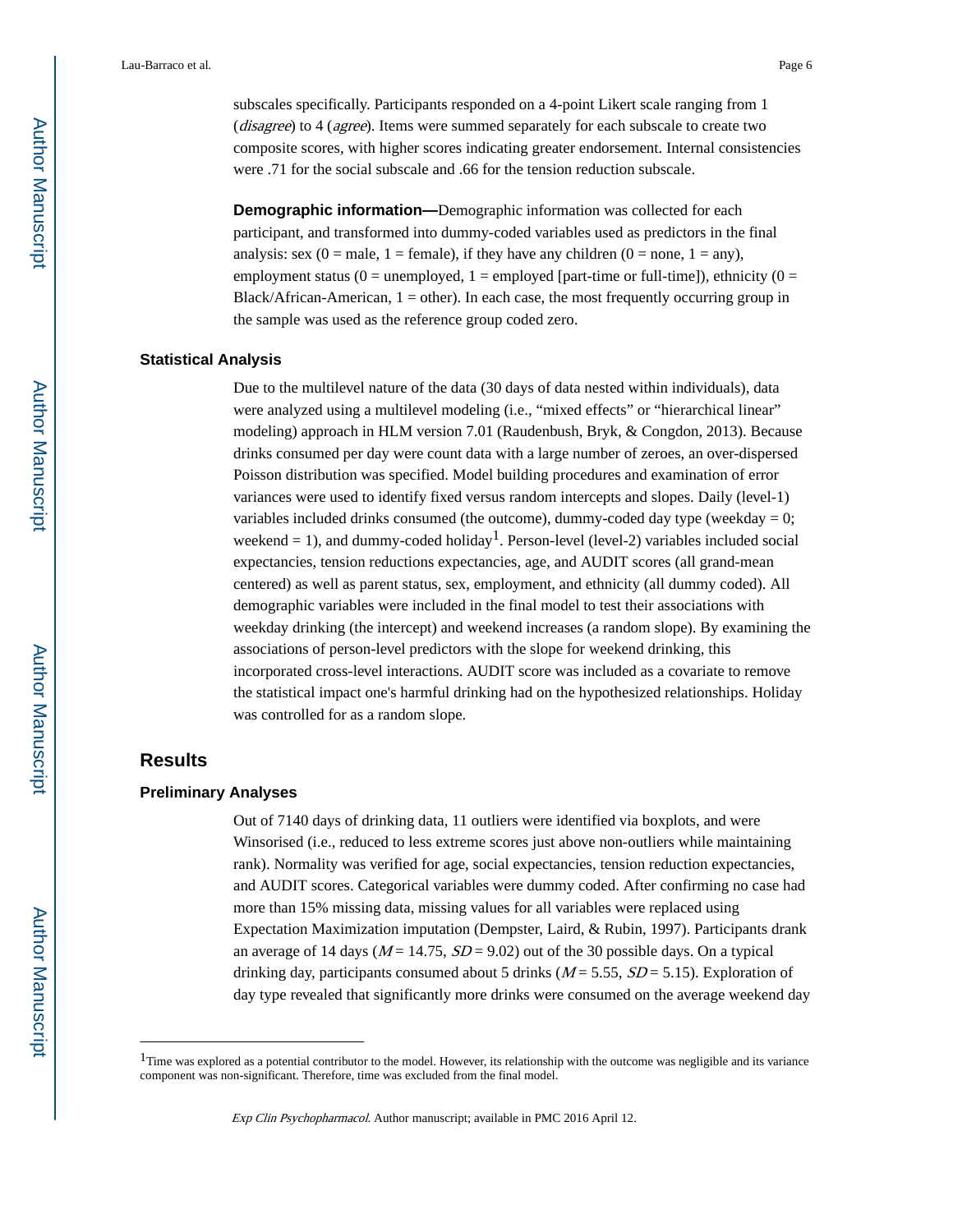$(M = 4.11, SD = 5.45)$  than on the average weekday  $(M = 1.79, SD = 3.52)$ ,  $(4521.18) =$ -20.26,  $p < .001$ , including non-drinking days (i.e., values of zero). See Figure 1 for average drinks consumed per day. After eliminating non-drinking days, this same pattern held true. Significantly more drinks were consumed on the average weekend day ( $M = 6.57$ ,  $SD =$ 5.60) than on the average weekday ( $M = 4.46$ ,  $SD = 4.36$ ),  $\pi(3394.77) = -12.48$ ,  $p < .001$ , indicating that perhaps different social-cognitive factors are at play on weekends versus weekdays. Moreover, alcohol use occurred primarily on weekends, with 63.2% of drinks consumed on these days.

#### **Multilevel Modeling**

The unconditional model (with no predictors) established an intraclass correlation (ICC) of . 190 (see Table 2), indicating that 19.0% of the variance in daily drinking is betweenindividuals, leaving 81.0% of variance within individuals, indicating that within-person predictors of drinking (such as daily context) should be explored. It also revealed significant between-person variability around the grand mean,  $\chi^2(237) = 8328.30$ ,  $p < .001$ , signifying that predictors of between-person variability should be explored. These preliminary results supported examination of the cross-level interactions described below, investigating how between-person predictors (i.e., age, sex, ethnicity, employment status, parent status, expectancies) relate to drinking for different daily contexts (within-person). After model building procedures, we arrived at the following final model:

**Level-1 Model**

Log[Drinks<sub>ti</sub>]= $\pi_{0i}$ + $\pi_{1i}$ <sup>\*</sup>(WEEEKEND<sub>ti</sub>)+ $\pi_{2i}$ <sup>\*</sup>(HOLIDAY<sub>ti</sub>)

**Level-2 Model**

$$
\pi_{0i} = \beta_{00} + \beta_{01}^* (\text{PARENT}_i) \n+ \beta_{02}^* (\text{SEX}_i) \n+ \beta_{03}^* (\text{EMPLOFD}_i) \n+ \beta_{04}^* (\text{ETHNICITY}_i) \n+ \beta_{05}^* (\text{AGE}_i) \n+ \beta_{06}^* (\text{EXPECTSOC}_i) \n+ \beta_{07}^* (\text{EXPECTSOC}_i) \n+ \beta_{08}^* (\text{AUDIT}_i) + r_{0i}
$$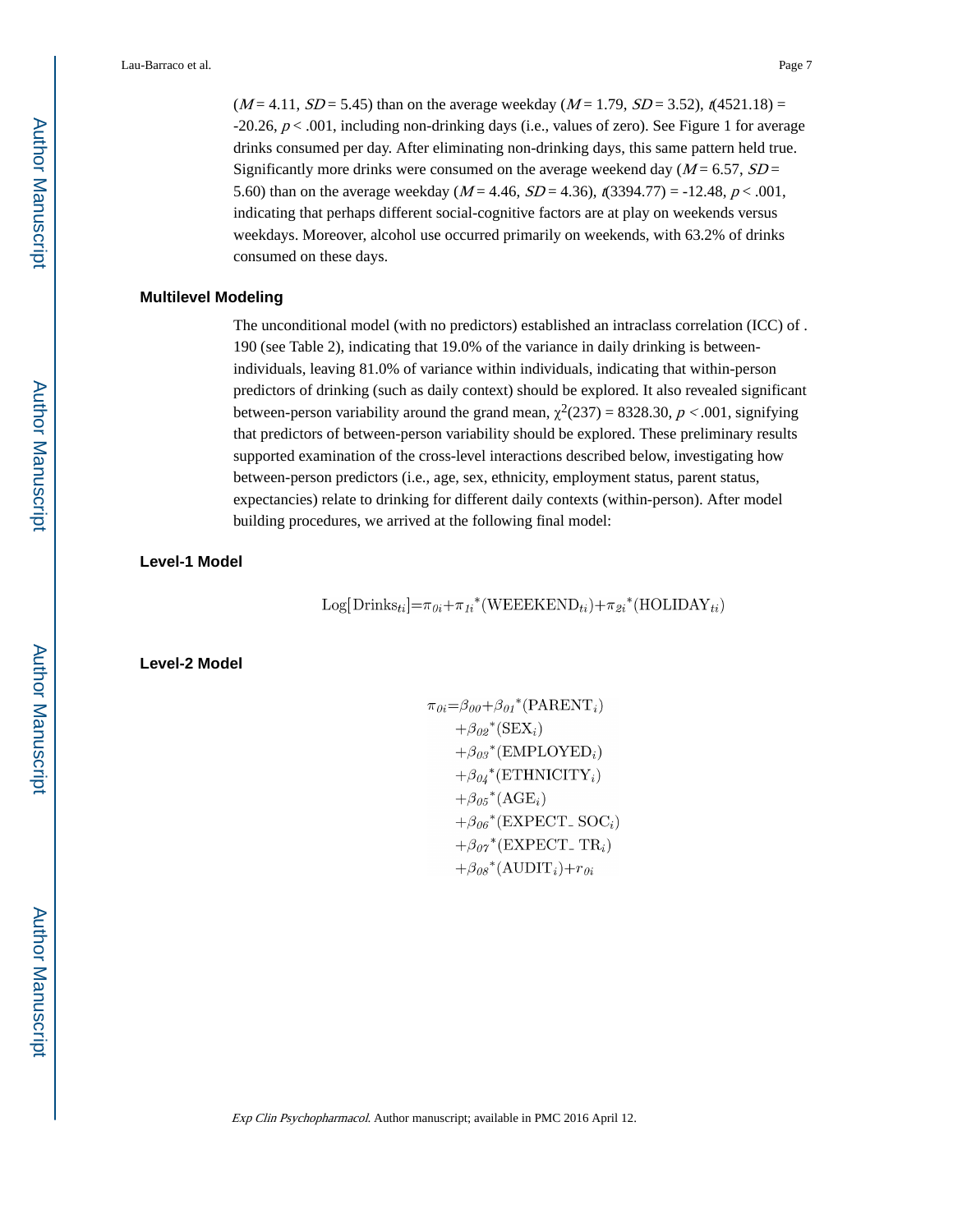$\pi_{1i} = \beta_{10} + \beta_{11}$ <sup>\*</sup>(PARENT<sub>i</sub>)  $+\beta_{12}$ <sup>\*</sup>(SEX<sub>i</sub>)  $+\beta_{13}$ <sup>\*</sup>(EMPLOYED<sub>i</sub>)  $+\beta_{14}$ <sup>\*</sup>(ETHNICITY<sub>i</sub>)  $+\beta_{15}$ \*(AGE<sub>i</sub>)  $+\beta_{16}$ <sup>\*</sup>(EXPECT\_SOC<sub>i</sub>)  $+\beta_{17}$ <sup>\*</sup>(EXPECT<sub>-TR<sub>i</sub>)</sub>  $+\beta_{18}$ <sup>\*</sup>(AUDIT<sub>i</sub>)+r<sub>1i</sub>

 $\pi_{2i} = \beta_{20} + r_{2i}$ 

In the above model, the log transformation reflects the use of an overdispersed Poisson distribution. All subscripts *i* refer to *individual*, and *t* refer to *time* (or day). The  $\pi$  values refer to level-1 parameters (i.e.,  $\pi_{0i}$  refers to an individual's random intercept,  $\pi_{1i}$  refers to the influence of day, and  $\pi_{2i}$  refers to the influence of holiday). The  $\beta$  values refer to level-2 parameters (i.e.,  $β_{02}$  refers to the parameter representing the association for sex,  $β_{03}$  refers to the association with employment, etc.). Random slopes are indicated with  $rs$ , such that  $r_{0i}$ refers to the random influence on the intercept,  $r_{1i}$  refers to the random influence on the day slope, and  $r_{2i}$  refers to the random influence on the holiday slope. In the above model, PARENT, SEX, EMPLOYED, and ETHNICITY refer to dummy-coded demographic information described above. AUDIT reflects that we are controlling for harmful drinking. EXPECT\_SOC refers to social expectancies, and EXPECT\_TR refers to tension reduction expectancies. Thus, the level-1 model indicates that the log of drinks on day  $t$  for participant  $i$  is a combination of the random intercept of person  $i$ , and the association of day type and holiday status on day  $t$  for person  $\dot{\textit{i}}$ . The level-2 model indicates that individual  $\dot{\textit{i}}$ 's random intercept is a function of the overall intercept for the entire sample, as well as the influence of individual i's parent status, sex, employment, ethnicity, age, social expectancies, tension reduction expectancies, level of harmful drinking, and finally, random error. Similarly, individual is weekend slope is influenced by these same factors. Individual is holiday slope is influenced by only the sample's average slope, and random error.

Results (presented in Table 3) indicated, after controlling for harmful drinking, weekday drinking was significantly associated with sex, where female participants drank less than male participants; age, where older participants consumed more drinks; social expectancies, where stronger expectations of social benefits were associated with more drinks; and tension reduction expectancies, where stronger expectations of tension reduction were associated with more drinks consumed. The weekend slope intercept indicated that participants consumed significantly more drinks on the weekend. Weekend increases in drinking were only significantly associated with social expectancies, where stronger social beliefs were associated with stronger increases in weekend consumption. Tension reduction expectancies did not relate to increases for weekend drinking, nor did sex, age, ethnicity, employment, parent status, or harmful drinking. These relationships between expectancies and drinking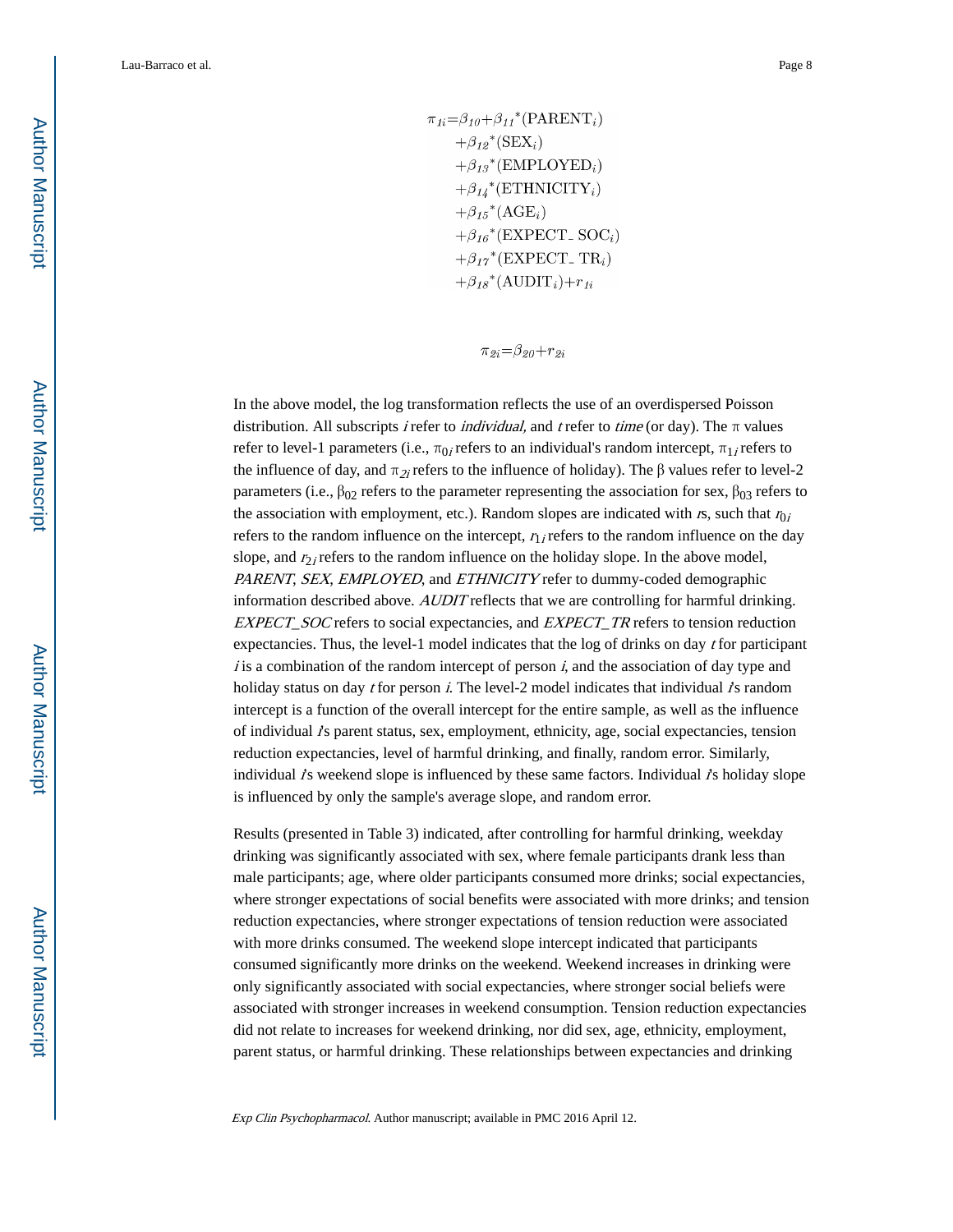can be observed in Figure 2. As demonstrated in Figure 2a, higher social expectancies are associated with stronger increases (i.e., a steeper slope) for weekend drinking. However, the parallel slopes in Figure 2b indicate a relatively stable increase in weekend drinking, regardless of level of tension reduction expectancies. Finally, the holiday slope intercept indicated that participants consumed significantly more drinks on holidays than nonholidays. Using a formula proposed by Snijder and Bosker (2012), we compared our final model to a partial null model that accounted only for the influence of holidays; we found that 17.6% of the variance is explained by weekday/weekend differences in drinking and associated interactions.

## **Discussion**

The current investigation adds to the limited body of literature on the drinking patterns of nonstudent emerging adults. Our goal was to identify differences in weekday versus weekend drinking and to examine whether specific positive expectancies predicted differential drinking patterns. Consistent with prior research, we expected greater weekend over weekday drinking. We anticipated that increased drinking on weekends would be positively associated with social expectancies while weekday drinking would be associated with tension reduction expectancies.

In general, study findings supported our expectations showing differential interactions of expectancies with day of the week drinking. Specifically, with regard to weekday consumption, stronger tension reduction beliefs were associated with more drinks consumed. Social expectancies also predicted weekday drinking but at slightly lower odds. For *weekend* consumption, drinking was higher than weekday drinking. Interestingly, in contrast to weekday drinking, social expectancies alone predicted stronger weekend increases while tension reduction expectancies did not. Demographic factors including age, ethnicity, employment, and parent status were not associated with weekend drinking increases. Further, although female participants consumed less on weekdays, against our hypothesis, sex did not emerge as a significant predictor of weekend increases. Thus, being male or female did not relate to the degree to which drinking increased from weekday going into the weekend. This is in contrast to prior work with college students showing that males exhibited more prominent escalations in drinking throughout the week than females (Maggs et al., 2011; Tremblay et al., 2010). In light of the mixed results, combined with other findings demonstrating no sex differences in risk of heavy drinking throughout the week (Maggs et al., 2011), additional research is essential to further explicate the contextual factors associated with differential drinking patterns between males and females. And finally, select holidays were associated with increases in alcohol consumption. This is consistent with prior research (e.g., Del Boca et al., 2004). However, the observed relationships with drinking that were statistically significant (e.g., social and tension reduction expectancies with weekday drinking, and social expectancies with increases in weekend drinking) were above and beyond the effect of holiday.

Our model without predictors indicated that a larger portion of the variance in daily drinking were due to fluctuations day to day, rather than differences among nonstudents, though differences among nonstudents were significant. Our final multilevel model indicated that,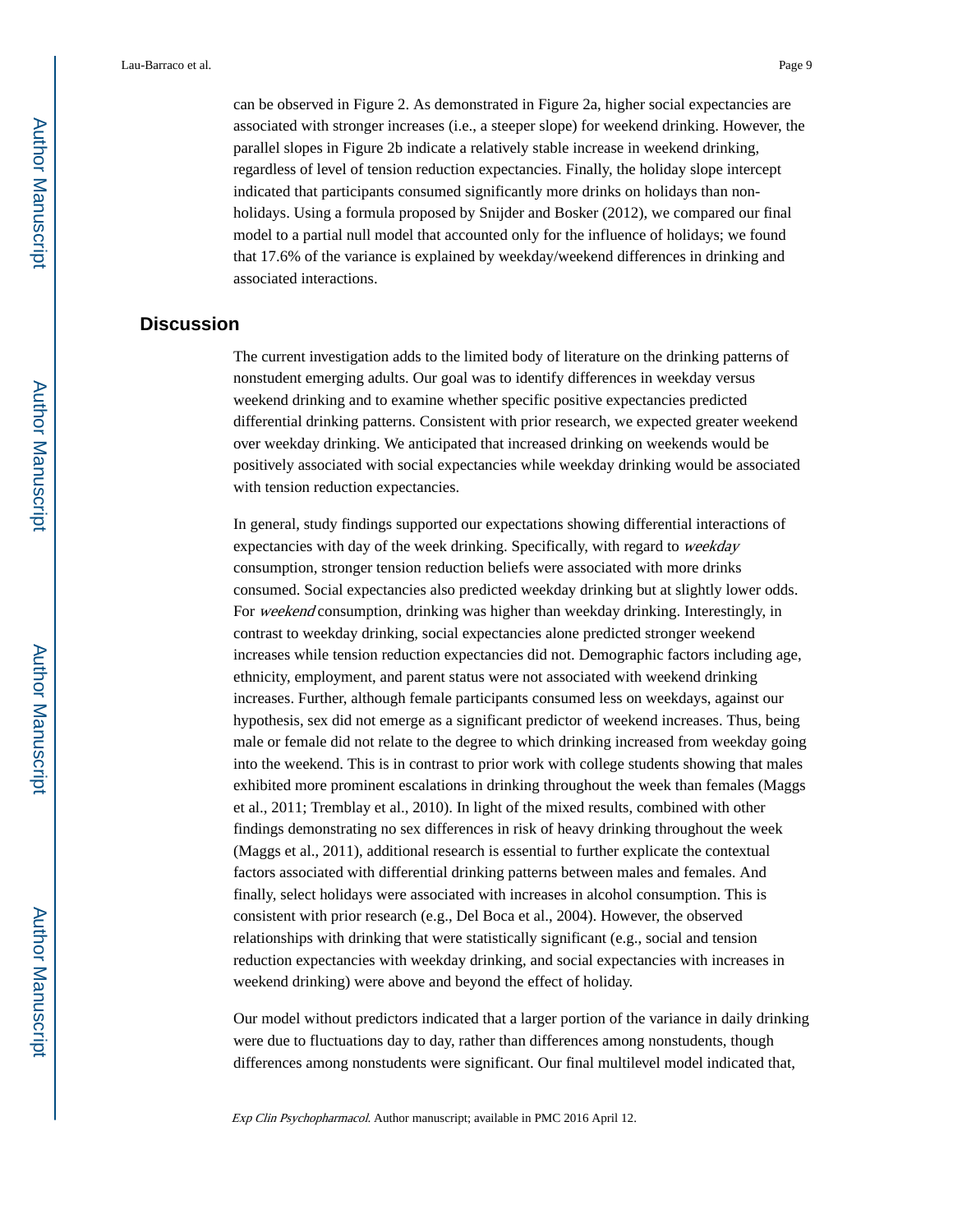after controlling for the effect of holiday, the within-person weekday/weekend distinction explained 18% of the total variance. This large effect suggests that drinking patterns vary greatly from weekday to weekend, such that nonstudents consumed more from Thursday through Saturday than Sunday through Wednesday.

Our finding that drinking is elevated on weekends as compared to weekdays suggests that there is a cyclical pattern of weekly drinking. These results echo prior findings demonstrating that drinking exhibits a steady increase throughout the week and peaks into the weekend. This pattern has been shown across samples, with the overwhelming majority focusing on college students (Del Boca et al., 2004; Hoeppner et al., 2012; Labhart & Kuntsche, 2014; Maggs et al., 2011; Tremblay et al., 2010; Wood et al., 2007), but also has been demonstrated in the general population (Kushnir & Cunningham, 2014). The current findings are consistent with Goldman et al. (2011), which showed weekly patterns of drinking escalation from weekday to weekend, and congruous with the results of Reich et al. (2015), which revealed that those choosing to binge drink varied by day of the week, with rates peaking on Saturdays.

Prior research provides limited information regarding the link between alcohol expectancies and "day of the week" drinking. While past studies have examined social expectancies in relation to drinking growth patterns and trajectory class membership (Del Boca et al., 2004; Greenbaum, Del Boca, Darkes, Wang, & Goldman, 2005; Reich et al., 2015), none have explored weekend/weekday drinking as related to differential positive alcohol expectancies. Our findings showed that weekend drinking is tied to expecting alcohol to produce social rewards. The role of social expectancies in the context of weekend drinking is in line with the larger body of research supporting the salience of the expected social benefits of drinking with college student samples (e.g., Baer, 2002; Ham & Hope, 2003; Jones, Corbin, & Fromme, 2001). Prior research on expectancy and context has found that social expectancies are associated with drinking with others and at parties (Engels et al., 2005). Given that social and leisure activities are more likely to occur on weekends, the emphasis on social expectancies for weekend drinking is not entirely surprising. Thus, for this sample of nonstudent drinkers, their alcohol use fell into a weekly cycle whereby greater drinking took place on the weekends and the social aspect of a drinking context was associated with consumption on these occasions. In light of research linking sociability expectancies to problematic drinking (Ham et al., in press; Pabst et al., 2014), efforts to challenge beliefs about anticipated social rewards of drinking could be prime intervention targets (Lau-Barraco & Dunn, 2008).

The finding that tension reduction expectancies were associated with weekday drinking but not with weekend drinking escalations should be highlighted given the potential implication. Drinking as a way to manage negative emotions or for negative reinforcement is conceptualized to be a central contributor to the cause and maintenance of problematic drinking behaviors (Cooper, Frone, Russell, & Mudar, 1995; Greely & Oei, 1999; Sher, 1987). Drinking with the goal of reducing negative affect or to cope with stress has been associated with an increased risk for problem-prone drinking (Brown, 1985; Christiansen, Vik, & Jarchow, 2002; Pabst et al., 2014). Thus, the emphasis on tension reduction expectancies for weekday drinking could signify a potential progression to increasing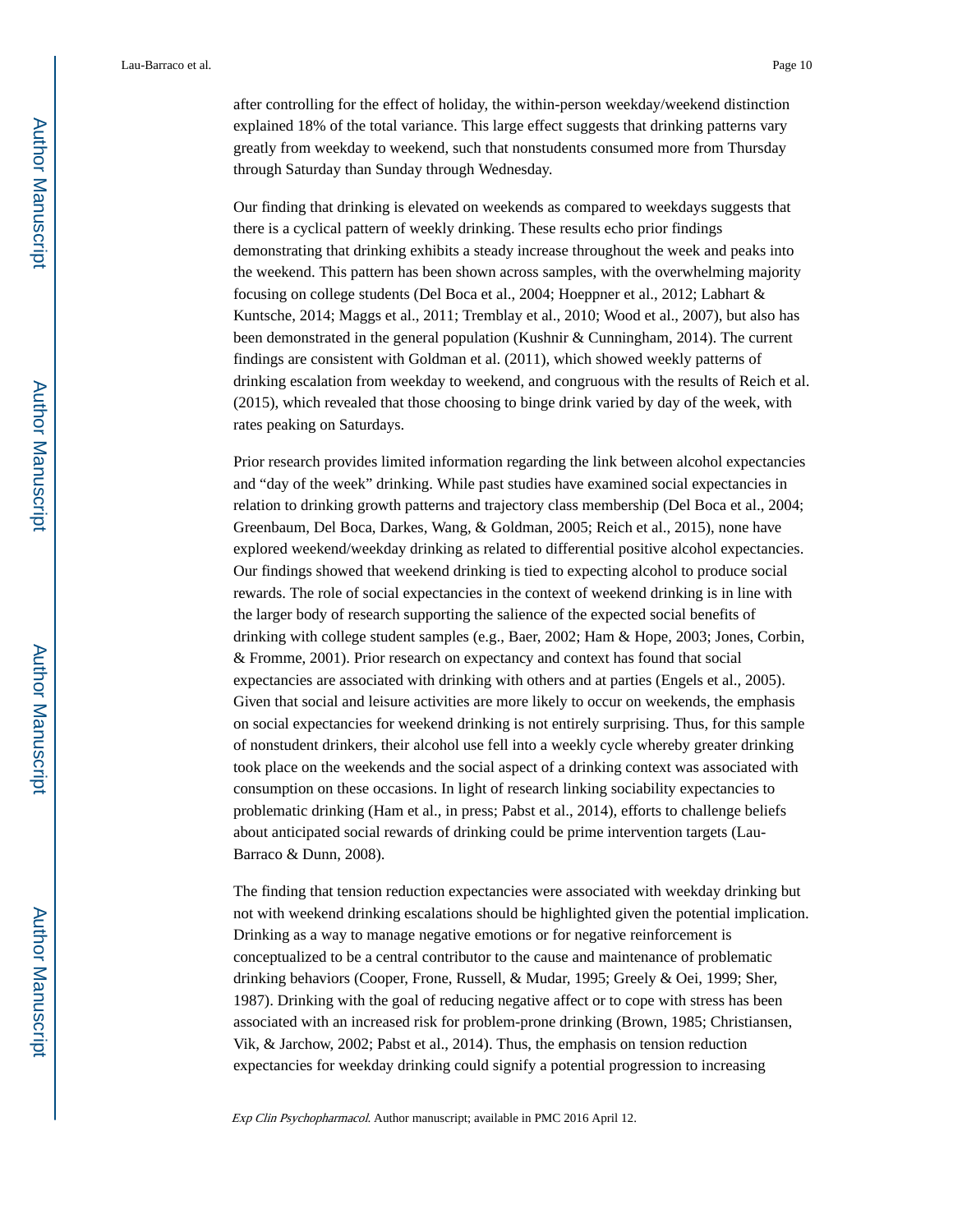drinking severity. Theory (Goldman, Del Boca, & Darkes, 1999; Maisto et al., 1999) and research (Aas et al., 1998) suggest that while expectancies impact drinking behavior, behavior could also strengthen learned expectancies (i.e., reciprocal determinism). As such, drinking experiences could lead to stronger endorsement of anticipated coping reinforcing effects of alcohol over time which could prompt more alcohol use to regulate emotions. This positive feedback loop could then lead to heightened risk for problematic drinking. Consequently, to minimize hazardous drinking and reduce associated harms, a primary aim in intervening with nonstudent heavy drinkers should be to challenge tension reduction or coping outcomes of alcohol use. In general, our findings highlight the importance of alcohol expectancies and drinking situations in understanding the alcohol use behaviors of nonstudents. The differential role of tension reduction and social facilitation expectancies on the amount of alcohol consumed during a typical day throughout the week imply different cognitive pathways may be involved in weekday versus weekend drinking and both types of expected alcohol effects should be targets of risk-reduction efforts with nonstudent drinkers.

Several limitations should be noted for the current study. First, approximately 60% of our sample identified as an ethnic minority which may limit the generalizability of these findings. Another limitation is that alcohol expectancies were assessed as a between-person factor; thus, the proximal within-person associations between types of expectancies and daily drinking are unclear. Future research should employ a daily process design to examine these within-person processes as well as to investigate further, in relation to specific expectancies, the context associated with weekday and weekend drinking including setting (e.g., home, bars, parties), interpersonal context (e.g., alone, with peers), and alcohol-related consequences experienced as a function of "day of the week" drinking. Another study limitation involves the use of a retrospective rather than prospective measure of daily drinking. While the TLFB is widely used and has shown to produce valid assessments of drinking (Sobell & Sobell, 1992), this method has been found to provide deflated estimations of drinking compared to daily diary or real-time methods (Carney, Tennen, Affleck, Del Boca, & Kranzler, 1998; Patrick & Lee, 2010). Given advances in technology, fine-grained characteristics of drinking patterns may be more easily and accurately assessed with prospective daily recall or ecological momentary assessment methods (Shiffman, Stone, & Hufford, 2008). Finally, the current investigation was specifically focused on atrisk nonstudent emerging adult drinkers; thus, generalization beyond this target group should be made with caution.

The goal of the current investigation was to identify differences in weekday versus weekend drinking among nonstudent emerging adults. Consistent with prior research, we found greater weekend over weekday drinking after controlling for holiday and harmful drinking. Weekday drinking was related to tension reduction and sociability alcohol expectancies while weekend increases in drinking were associated only with social expectancies. Weekday drinking was also stronger for men and older participants, though sex and age were unassociated with the strength of weekend increases. These findings support that specific positive alcohol expectancies differentially predict drinking by context, and that both types of expected alcohol effects should be targets of risk-reduction efforts with nonstudent drinkers.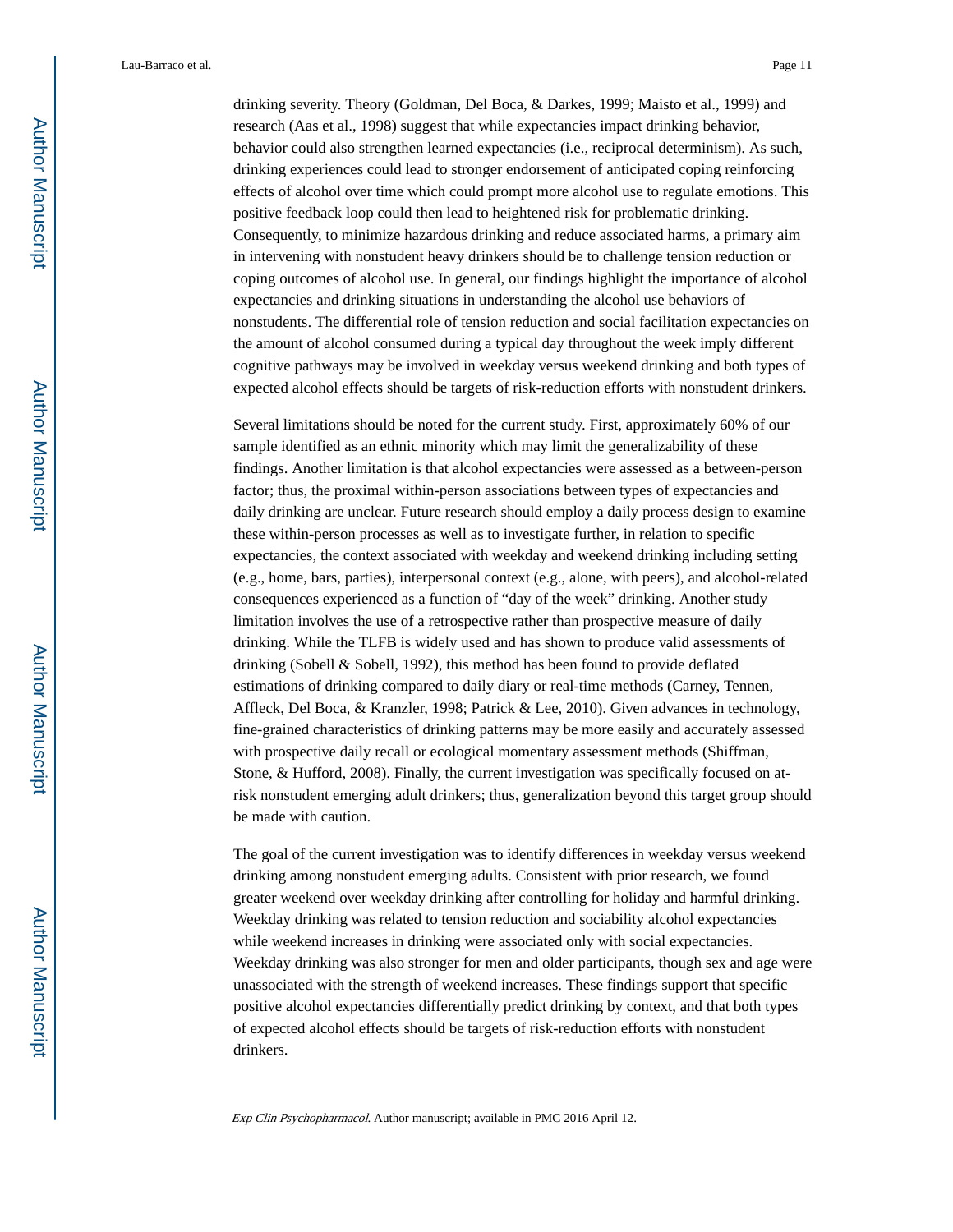## **Acknowledgments**

Author Disclosures: [Omitted for anonymous review] is supported by a Career Development Award (Omitted for anonymous review) from the National Institute on Alcohol Abuse and Alcoholism (NIAAA). [Omitted for anonymous review] was supported by the National Institute on Alcohol Abuse and Alcoholism (NIAAA) under a Ruth L. Kirschstein National Research Service Award (Omitted for anonymous review). [Omitted for anonymous review] is supported by the NIAAA under a Ruth L. Kirschstein National Research Service Award (Omitted for anonymous review). The content is solely the responsibility of the authors and the NIAAA had no other role other than financial support.

All authors contributed in a significant way to the manuscript. All authors have read and approved the final manuscript.

## **References**

- Aas HN, Leigh BC, Andersen N, Jakobsen R. Two-year longitudinal study of alcohol expectancies and drinking among Norwegian adolescents. Addiction. 1998; 93:373–384.10.1046/j. 1360-0443.1998.9333736.x [PubMed: 10328045]
- American Psychological Association. Ethical principles of psychologist and code of conduct. American Psychologist. 2002; 57:1060–1073.10.1037/0003-066X.57.12.1060 [PubMed: 12613157]
- Babor, TF.; de la Fuente, JR.; Saunders, J.; Grant, M. The alcohol use disorders identification test: Guidelines for use in primary care. World Health Organization; Geneva: 1992. WHO Publication No. 92.4
- Baer JS. Student factors: Understanding individual variation in college drinking. Journal of Studies on Alcohol, Supplement. 2002; 14:40–53.10.15288/jsas.2002.s14.40 [PubMed: 12022729]
- Bandura, A. Principles of behavior modification. New York: Holt, Rinchart & Winston; 1969.
- Bandura, A. Social learning theory. Englewood Cliffs, NJ: Prentice Hall; 1977.
- Barnett NP, Monti PM, Spirito A, Colby SM, Rohsenow DJ, Ruffolo L, Woolard R. Alcohol use and related harm among older adolescents treated in an emergency department: The importance of alcohol status and college status. Journal of Studies on Alcohol. 2003; 64:342–349.10.15288/jsa. 2003.64.342 [PubMed: 12817822]
- Brown SA. Expectancies versus background in the prediction of college drinking patterns. Journal of Consulting and Clinical Psychology. 1985; 53:123–130.10.1037//0022-006X.53.1.123 [PubMed: 3980817]
- Brown SA, Goldman MS, Christiansen BA. Do alcohol expectancies mediate drinking patterns of adults? Journal of Consulting and Clinical Psychology. 1985; 53:512–519.10.1037/0022-006X. 53.4.512 [PubMed: 4031207]
- Carney MA, Tennen H, Affleck G, Del Boca FK, Kranzler HR. Levels and patterns of alcohol consumption using Timeline Follow-back, daily diaries and realtime "electronic interviews". Journal of Studies on Alcohol. 1998; 59:447–454.10.15288/jsa.1998.59.447 [PubMed: 9647427]
- Carter AC, Obremski Brandon K, Goldman MS. The college and noncollege experience: A review of the factors that influence drinking behavior in young adulthood. Journal of Studies on Alcohol and Drugs. 2010; 71:742–750.10.15288/jsad.2010.71.742 [PubMed: 20731981]
- Christiansen M, Vik PW, Jarchow A. College student heavy drinking in social contexts versus alone. Addictive Behaviors. 2002; 27:393–404.10.1016/S0306-4603(01)00180-0 [PubMed: 12118627]
- Cleveland MJ, Mallett KA, White HR, Turrisi R, Favero S. Patterns of alcohol use and related consequences in non-college-attending emerging adults. Journal of Studies on Alcohol and Drugs. 2013; 74:84–93.10.15288/jsad.2013.74.84 [PubMed: 23200153]
- Collins SE, Carey KB, Sliwinski MJ. Mailed personalized normative feedback as a brief intervention for at-risk college drinkers. Journal of Studies on Alcohol. 2002; 63:559–567. [PubMed: 12380852]
- Cooper ML, Frone MR, Russell M, Mudar P. Drinking to regulate positive and negative emotions: A motivational model of alcohol use. Journal of Personality and Social Psychology. 1995; 69:990– 1005.10.1037/0022-3514.69.5.990 [PubMed: 7473043]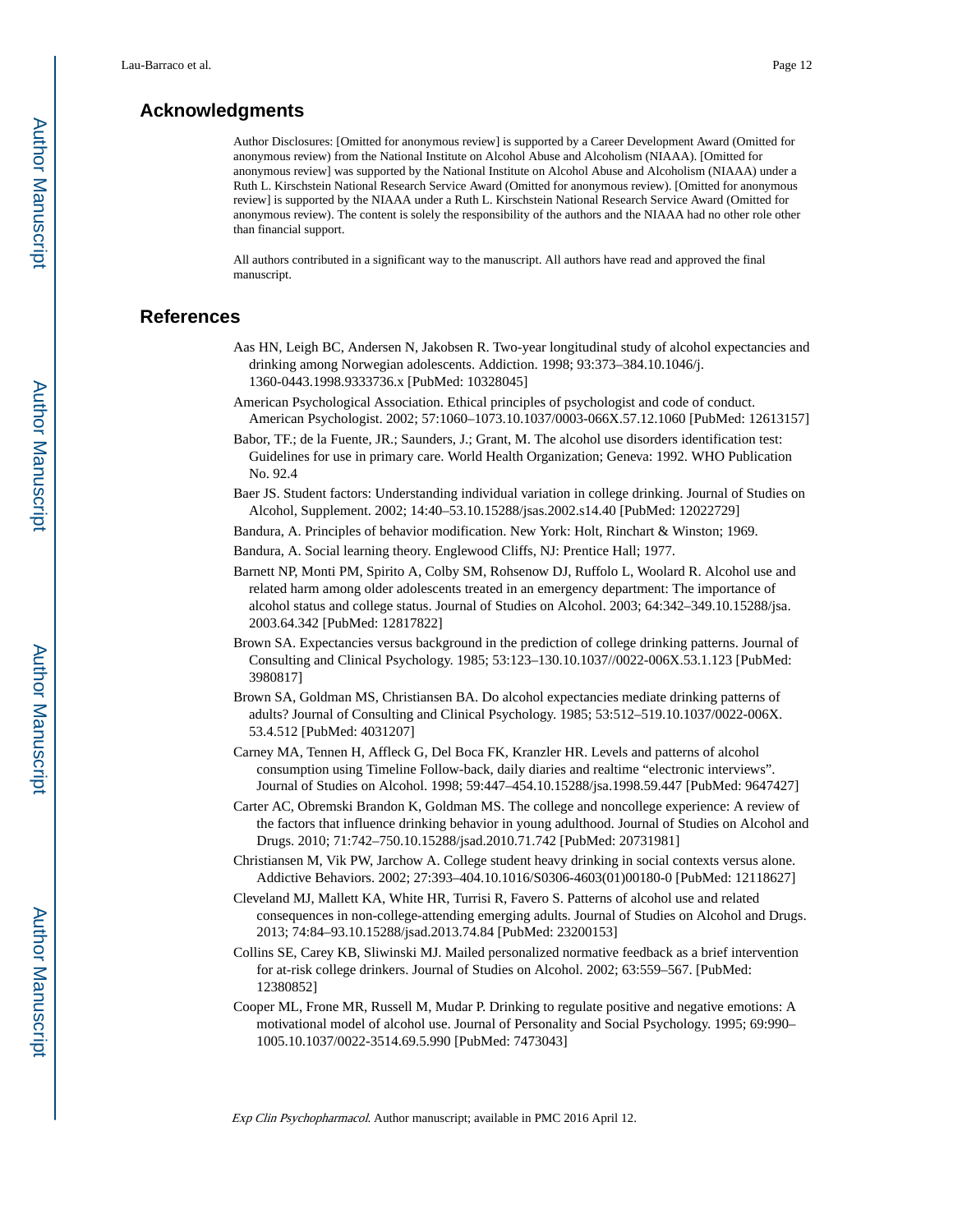- Crum RM, Mojtabai R, Lazareck S, Bolton JM, Robinson J, Sareen J, Storr CL. A prospective assessment of reports of drinking to self-medicate mood symptoms with the incidence and persistence of alcohol dependence. Journal of the American Medical Association Psychiatry. 2013; 70:718–726.10.1001/jamapsychiatry.2013.1098 [PubMed: 23636710]
- Darkes J, Goldman MS. Expectancy challenge and drinking reduction: Experimental evidence for a mediational process. Journal of Consulting and Clinical Psychology. 1993; 61:344–353. [PubMed: 8473588]
- Darkes J, Goldman MS. Expectancy challenge and drinking reduction: Process and structure in the alcohol expectancy network. Experimental and Clinical Psychopharmacology. 1998; 6:64–76. [PubMed: 9526147]
- Del Boca FK, Darkes J, Greenbaum PE, Goldman MS. Up close and personal: Temporal variability in the drinking of individual college students during their first year. Journal of Consulting and Clinical Psychology. 2004; 72:155–164.10.1037/0022-006X.72.2.155 [PubMed: 15065951]
- Dempster A, Laird N, Rubin D. Maximum likelihood from incomplete data via the EM algorithm. Journal of the Royal Statistical Society Series B (Methodological). 1997; 39(1):1–38.
- Doyle SR, Donovan DM, Kivlahan DR. The factor structure of the alcohol use disorders identification test (AUDIT). Journal of Studies on Alcohol and Drugs. 2007; 68:474–479.10.15288/jsad. 2007.68.474 [PubMed: 17446988]
- Engels RCME, Wiers R, Lemmers L, Overbeek G. Drinking motives, alcohol expectancies, selfefficacy, and drinking patterns. Journal of Drug Education. 2005; 35:147– 166.10.2190/6Q6B-3LMA-VMVA-L312 [PubMed: 16312111]
- Fromme K, Stroot EA, Kaplan D. Comprehensive effects of alcohol: Development and psychometric assessment of a new expectancy questionnaire. Psychological Assessment. 1993; 51:19– 26.10.1037/1040-3590.5.1.19
- Goldman MS, Brown SA, Christiansen BA, Smith GT. Alcoholism and memory: Broadening the scope of alcohol expectancy research. Psychological Bulletin. 1991; 110:137– 146.10.1037/0033-2909.110.1.137 [PubMed: 1891515]
- Goldman, MS.; Del Boca, FK.; Darkes, J. Alcohol expectancy theory: The application of cognitive neuroscience. In: Leonard, KE.; Blane, HT., editors. Psychological theories of drinking and alcoholism. 2nd. New York: Guildford Press; 1999. p. 203-246.
- Goldman MS, Greenbaum PE, Darkes J, Brandon KO, Del Boca FK. How many versus how much: 52 weeks of alcohol consumption in emerging adults. Psychology of Addictive Behaviors. 2011; 25:16–27.10.1037/a0021744 [PubMed: 21219038]
- Goldsmith AA, Thompson RD, Black JJ, Tran GQ, Smith JP. Drinking refusal self-efficacy and tension-reduction alcohol expectancies moderating the relationship between generalized anxiety and drinking behaviors in young adult drinkers. Psychology of Addictive Behaviors. 2012; 26:59– 67.10.1037/a0024766 [PubMed: 21823767]
- Greenbaum PE, Del Boca FK, Darkes J, Wang CP, Goldman MS. Variation in the drinking trajectories of freshmen college students. Journal of Consulting and Clinical Psychology. 2005; 73:229– 238.10.1037/0022-006X.73.2.229 [PubMed: 15796630]
- Greenley, J.; Oei, T. Alcohol and tension reduction. In: Leonard, KE.; Blane, HT., editors. Psychological theories of drinking and alcoholism. 2nd. New York: Guildford Press; 1999. p. 14-53.
- Ham LS, Bacon AK, Carrigan MH, Zamboanga BL, Casner HG. Social anxiety and alcohol use: The role of alcohol expectancies about social outcomes. Addiction Research & Theory. in press10.3109/16066359.2015.1036242
- Ham LS, Hope DA. College students and problematic drinking: A review of the literature. Clinical Psychology Review. 2003; 23:719–759.10.1016/S0272-7358(03)00071-0 [PubMed: 12971907]
- Hoeppner BB, Barnett NP, Jackson KM, Colby SM, Kahler CW, Monti PM, Read J, Fingeret A. Daily college student drinking patterns across the first year of college. Journal of Studies on Alcohol and Drugs. 2012; 73:613–624.10.15288/jsad.2012.73.613 [PubMed: 22630800]
- Holahan CJ, Moos RH, Holahan CK, Cronkite RC, Randall PK. Drinking to cope, emotional distress and alcohol use and abuse: A ten-year model. Journal of Studies on Alcohol. 2001; 62:190– 198.10.15288/jsa.2001.62.190 [PubMed: 11327185]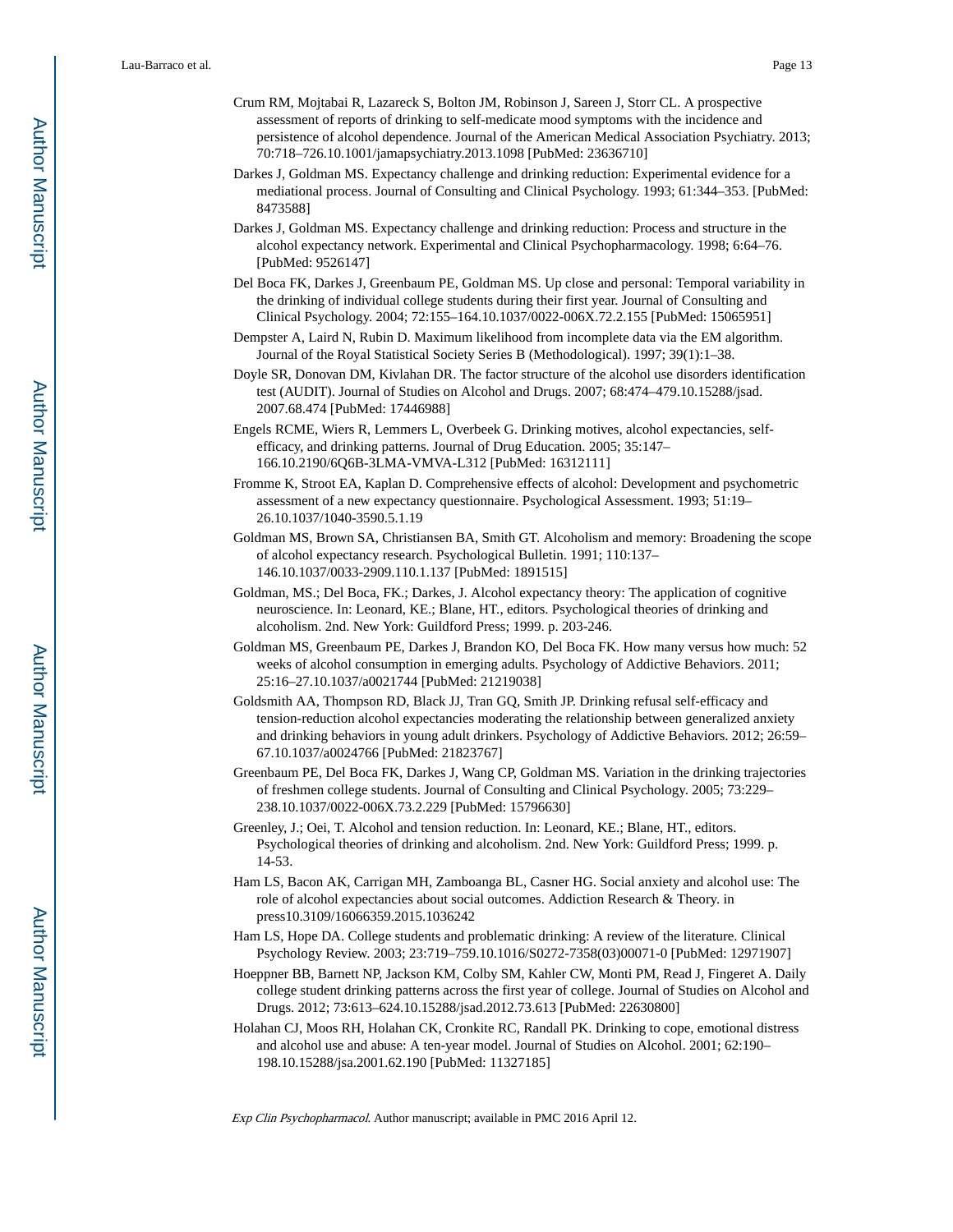- Jones BT, Corbin W, Fromme K. A review of expectancy theory and alcohol consumption. Addiction. 2001; 96:57–72.10.1046/j.1360-0443.2001.961575.x [PubMed: 11177520]
- Kushnir V, Cunningham JA. Event-specific drinking in the general population. Journal of Studies on Alcohol and Drugs. 2014; 75:968–972.10.15288/jsad.2014.75.968 [PubMed: 25343654]
- Labhart F, Kuntsche E. When yesterday's consumption strikes back: Deviation from usual consumption inversely predicts amounts consumed the next weekend evening. Drug and Alcohol Review. 2014; 33:385–392.10.1111/dar.12148 [PubMed: 24802354]
- Lau-Barraco C, Dunn ME. Evaluation of a single-session expectancy challenge intervention to reduce alcohol use among college students. Psychology of Addictive Behaviors. 2008; 22:168– 175.10.1037/0893-164X.22.2.168 [PubMed: 18540714]
- Leonard KE, Rothbard JC. Alcohol and the marriage effect. Journal of Studies on Alcohol, supplement. 1999; 13:139–146.10.15288/jsas.1999.s13.139 [PubMed: 10225498]
- Labouvie E, Bates ME. Reasons for alcohol use in young adulthood: Validation of a three-dimensional measure. Journal of Studies on Alcohol. 2002; 63:145–155.10.15288/jsa.2002.63.145 [PubMed: 12033691]
- Maggs JL, Williams LR, Lee CM. Ups and downs of alcohol use among first-year college students: Number of drinks, heavy drinking, and stumble and pass out drinking days. Addictive Behaviors. 2011; 36:197–202.10.1016/j.addbeh.2010.10.005 [PubMed: 21106298]
- Maisto, SA.; Carey, KB.; Bradizza, CM. Social learning theory. In: Blane, HT.; Leonard, KE., editors. Psychological theories of drinking and alcoholism. New York, NY: Guilford Press; 1999. p. 106-163.
- Pabst A, Kraus L, Piontek D, Mueller S, Demmel R. Direct and indirect effects of alcohol expectancies on alcohol-related problems. Psychology of Addictive Behaviors. 2014; 28:20–30.10.1037/ a0031984 [PubMed: 23528193]
- Paschall MJ. College attendance and risk-related driving behavior in a national sample of young adults. Journal of Studies on Alcohol. 2003; 64:43–49.10.15288/jsa.2003.64.43 [PubMed: 12608482]
- Patrick ME, Lee CM. Comparing number of drinks: College students' reports from retrospective summary, followback, and prospective daily diary measures. Journal of Studies on Alcohol and Drugs. 2010; 71:554–561. [PubMed: 20553664]
- Raudenbush, SW.; Bryk, AS.; Congdon, R. HLM 7 for Windows. Skokie, IL: Scientific Software International, Inc; 2013. Computer software
- Reich RR, Cummings JR, Greenbaum PE, Moltisanti AJ, Goldman MS. The temporal "pulse" of drinking: Tracking 5 years of binge drinking in emerging adults. Journal of Abnormal Psychology. 2015; 124:635–647. doi:<http://dx.doi.org/10.1037/abn0000061>. [PubMed: 25961813]
- Sher, KJ. Stress-response dampening. In: Blane, HT.; KE, Leonard, editors. Psychological theories of drinking and alcoholism. New York: Guildford Press; 1987. p. 227-271.
- Shiffman S, Stone AA, Hufford MR. Ecological momentary assessment. Annual Review of Clinical Psychology. 2008; 4:1–32.10.1146/annurev.clinpsy.3.022806.091415
- Slutske WS, Hunt-Carter EE, Nabors-Oberg RE, Sher KJ, Bucholz KK, Madden PAF, et al. Heath AC. Do college students drink more than their non-college-attending peers? Evidence from a population-based longitudinal female twin study. Journal of Abnormal Psychology. 2004; 113:530–540.10.1037/0021-843X.113.4.530 [PubMed: 15535786]
- Smith GT, Goldman MS, Greenbaum PE, Christiansen BA. Expectancy for social facilitation from drinking: The divergent paths of high-expectancy and low-expectancy adolescents. Journal of Abnormal Psychology. 1995; 104:32–40.10.1037/0021-843X.104.1.32 [PubMed: 7897051]
- Snijders, TAB.; Bosker, RJ. Multilevel Analysis: An Introduction to Basic and Advanced Multilevel Modeling. 2nd. London, England: Sage Publishers; 2012.
- Sobell, LC.; Sobell, MB. Timeline follow-back: A technique for assessing self-reported alcohol consumption. In: Litten, RZ.; Allen, JP., editors. Measuring alcohol consumption: Psychosocial and biochemical methods. Totowa, NJ: Humana Press; 1992. p. 41-72.
- Substance Abuse and Mental Health Services Administration. Results from the 2013 National Survey on Drug Use and Health: Summary of National Findings. Rockville, MD: Author; 2014. NSDUH Series H-48, HHS Publication No. SMA 14-4863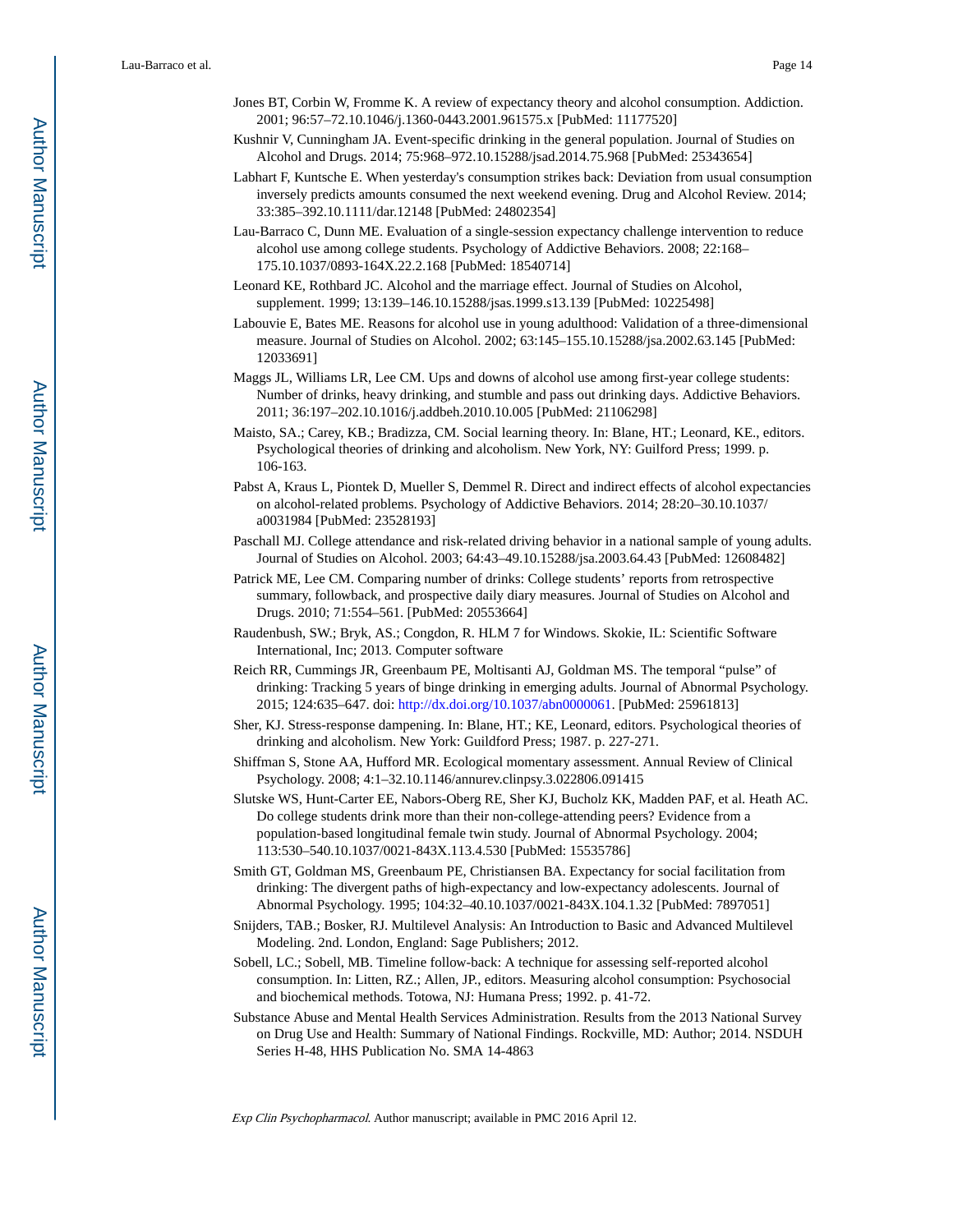- Tremblay PF, Graham K, Wells S, Harris R, Pulford R, Roberts SE. When do first-year college students drink most during the academic year? An internet-based study of daily and weekly drinking. Journal of American College Health. 2010; 58:401–411.10.1080/07448480903540465 [PubMed: 20304752]
- Turrisi R, Wiersma KA, Hughes KK. Binge-drinking-related consequences in college students: Role of drinking beliefs and mother-teen communications. Psychology of Addictive Behaviors. 2000; 14:342–355.10.1037/0893-164X.14.4.342 [PubMed: 11130153]
- U.S. Census Bureau. American community survey. 2014.<http://www.census.gov/acs/www/index.html>
- Wechsler H, Davenport A, Dowdall G, Moeykens B, Castillo S. Health and behavioral consequences of binge drinking: A national survey of students at 140 campuses. Journal of the American Medical Association. 1994; 272:1672–1677. [PubMed: 7966895]
- White HR, Labouvie EW, Papadaratsakis V. Changes in substance use during the transition to adulthood: A comparison of college students and their noncollege age peers. Journal of Drug Issues. 2005; 35:281–305.10.1177/002204260503500
- Wood PK, Sher KJ, Rutledge PC. College student alcohol consumption, day of the week, and class schedule. Alcoholism: Clinical and Experimental Research. 2007; 31:1195–1207.10.1111/j. 1530-0277.2007.00402.x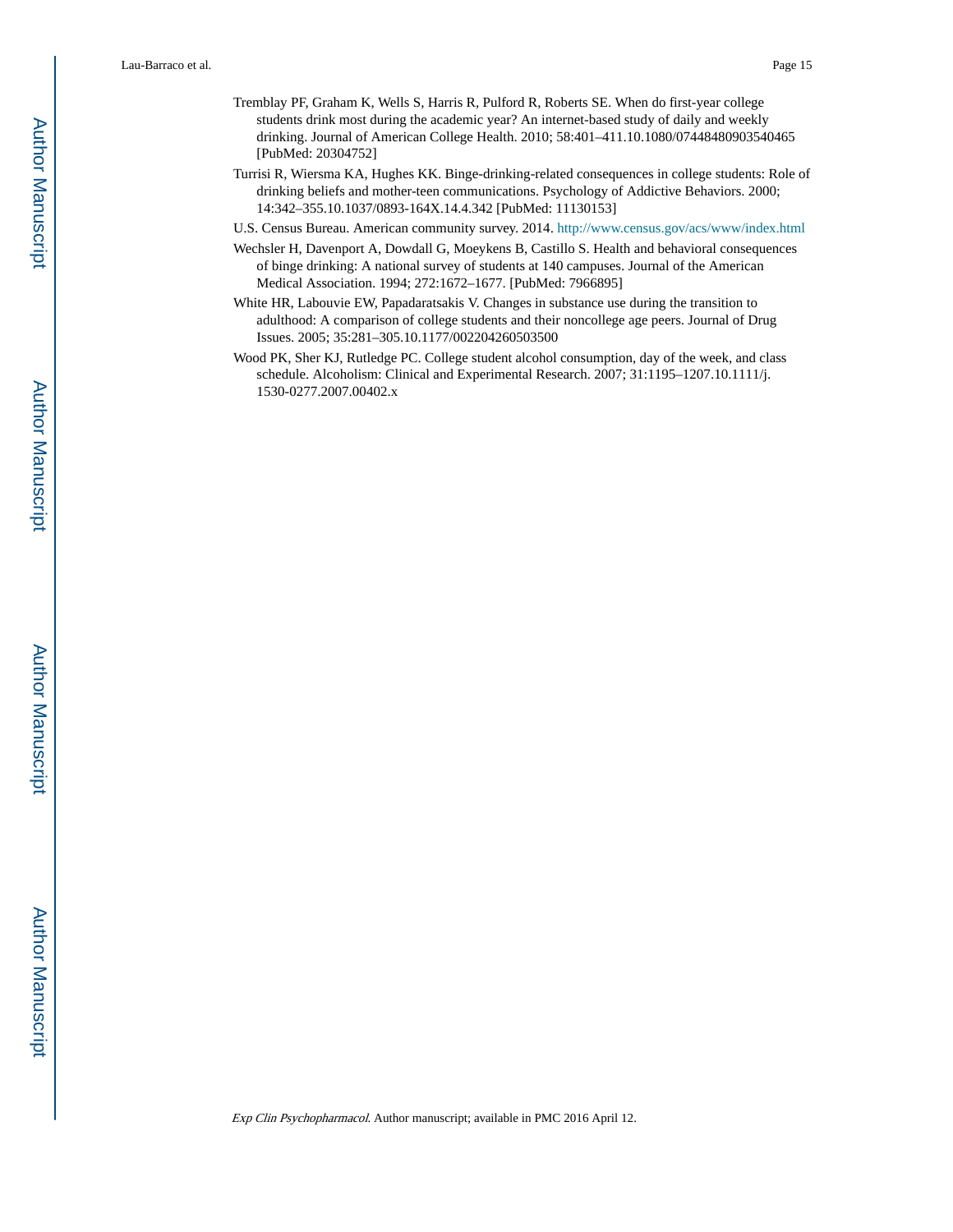

## **Figure 1.**

Average alcohol consumption across days by sex.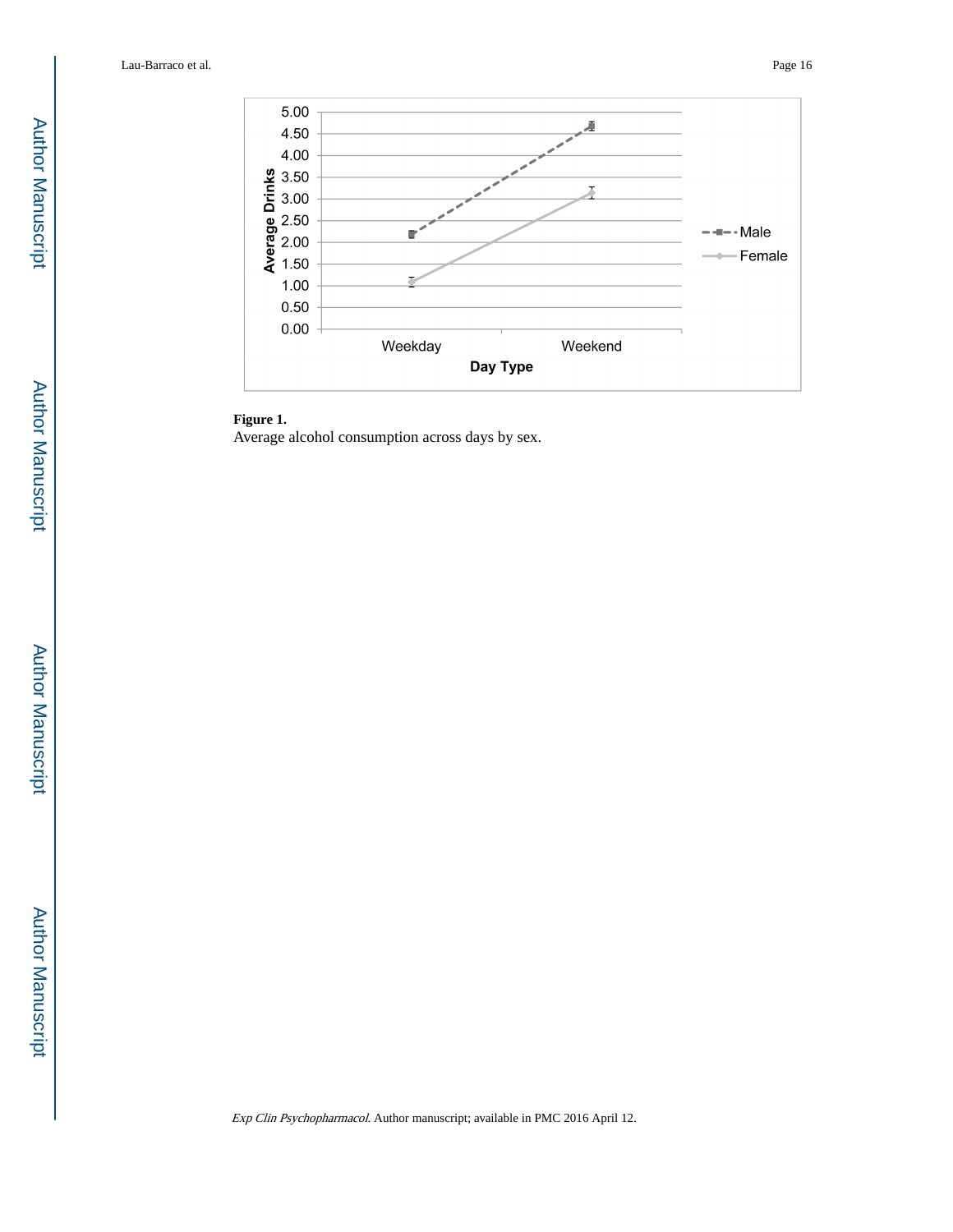



## **Figure 2.**

Relationship between expectancies and alcohol consumption by type of day. Note that the range across the X-axis reflects the range of values observed in the current sample for each expectancy type.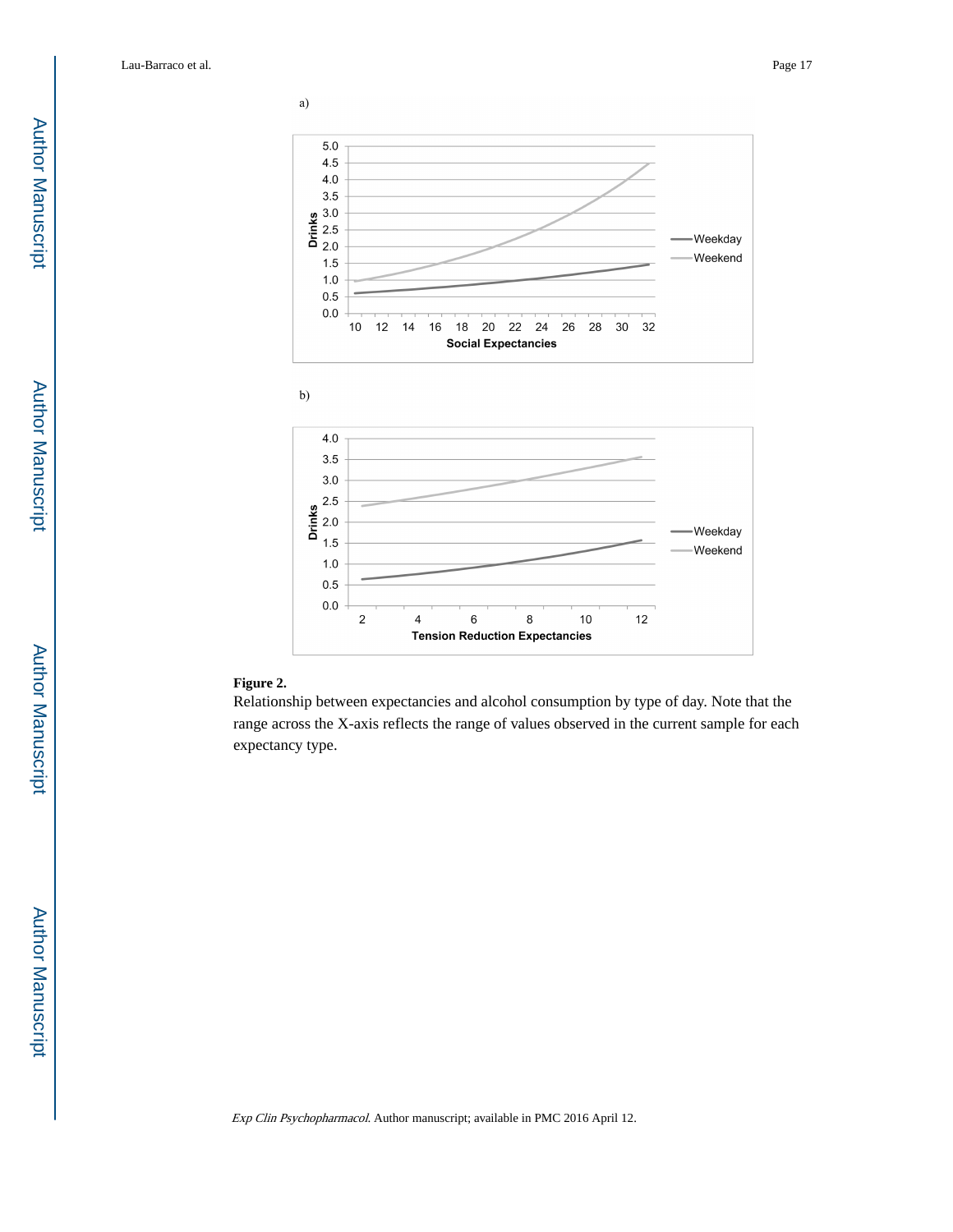| Variable                                                  | Men $(n = 151) n$ (%) | Women $(n = 85) n$ (%) | Total $(n = 238)^{1} n$ (%) |
|-----------------------------------------------------------|-----------------------|------------------------|-----------------------------|
| Demographic Variables                                     |                       |                        |                             |
| Marital status                                            |                       |                        |                             |
| Single                                                    | 121(80.1)             | 47 (55.3)              | 168 (70.6)                  |
| Living with partner                                       | 17(11.3)              | 23(27.1)               | 40 (16.9)                   |
| Married                                                   | 8(5.3)                | 9(10.6)                | 17(7.2)                     |
| Separated/Divorced                                        | 5(3.3)                | 6(7.1)                 | 11(4.6)                     |
| Ethnicity                                                 |                       |                        |                             |
| Caucasian                                                 | 54 (35.8)             | 32(37.6)               | 86 (36.1)                   |
| Native American                                           | 3(2.0)                | $\boldsymbol{0}$       | 3(1.3)                      |
| African American                                          | 79 (52.3)             | 45 (52.9)              | 124(52.1)                   |
| Hispanic                                                  | 10(6.6)               | 5(5.9)                 | 15(6.3)                     |
| Other                                                     | 5(3.3)                | 5(5.9)                 | 10(4.2)                     |
| Annual income                                             |                       |                        |                             |
| Under \$10,000                                            | 62(41.1)              | 49 (57.6)              | 111 (46.6)                  |
| \$10,001-\$20,000                                         | 47(31.1)              | 23(27.1)               | 70 (29.4)                   |
| \$20,001-\$40,000                                         | 30 (19.9)             | 10(11.8)               | 41 (17.2)                   |
| \$40,001-\$60,000                                         | 8(5.3)                | 1(1.2)                 | 9(3.8)                      |
| \$60,001-\$80,000                                         | 1(0.7)                | $\boldsymbol{0}$       | 1(0.4)                      |
| Missing                                                   | 3(2.0)                | 2(2.4)                 | 5(2.1)                      |
| Living Arrangement                                        |                       |                        |                             |
| A parent's or relative's home                             | 69 (45.7)             | 38 (44.7)              | 107(46.7)                   |
| A house, apartment, or room (not affiliated with college) | 73 (48.3)             | 45 (52.9)              | 119 (52.0)                  |
| Other                                                     | 9(6.0)                | 2(2.4)                 | 12(5.0)                     |
| Children                                                  |                       |                        |                             |
| No                                                        | 113 (74.8)            | 51(60.0)               | 166(69.7)                   |
| Yes                                                       | 38 (25.2)             | 34(40.0)               | 72 (30.3)                   |
| Employment                                                |                       |                        |                             |
| Full-time                                                 | 47(31.1)              | 26(30.6)               | 74 (31.4)                   |
| Part-time                                                 | 38 (25.2)             | 22(25.9)               | 60(25.2)                    |
| Unemployed                                                | 65(43.0)              | 37(43.5)               | 102 (42.9)                  |
| Cigarette Ever-User Status                                |                       |                        |                             |
| Yes                                                       | 89 (59.6)             | 42 (49.4)              | 132(55.5)                   |
| $\rm No$                                                  | 26 (17.2)             | 16(18.8)               | 42(17.6)                    |
| Missing                                                   | 36 (23.8)             | 27(31.8)               | 64 (26.9)                   |
| Marijuana Ever-User Status                                |                       |                        |                             |
| Yes                                                       | 85 (55.3)             | 40(47.1)               | 125(52.3)                   |
| No                                                        | 18 (11.8)             | 12(14.1)               | 30(12.6)                    |
| Missing                                                   | 49 (32.9)             | 33 (38.8)              | 82 (35.1)                   |
|                                                           |                       |                        |                             |

**Table 1 Sample Demographic and Baseline Characteristics**

Raw Baseline Characteristics $^2$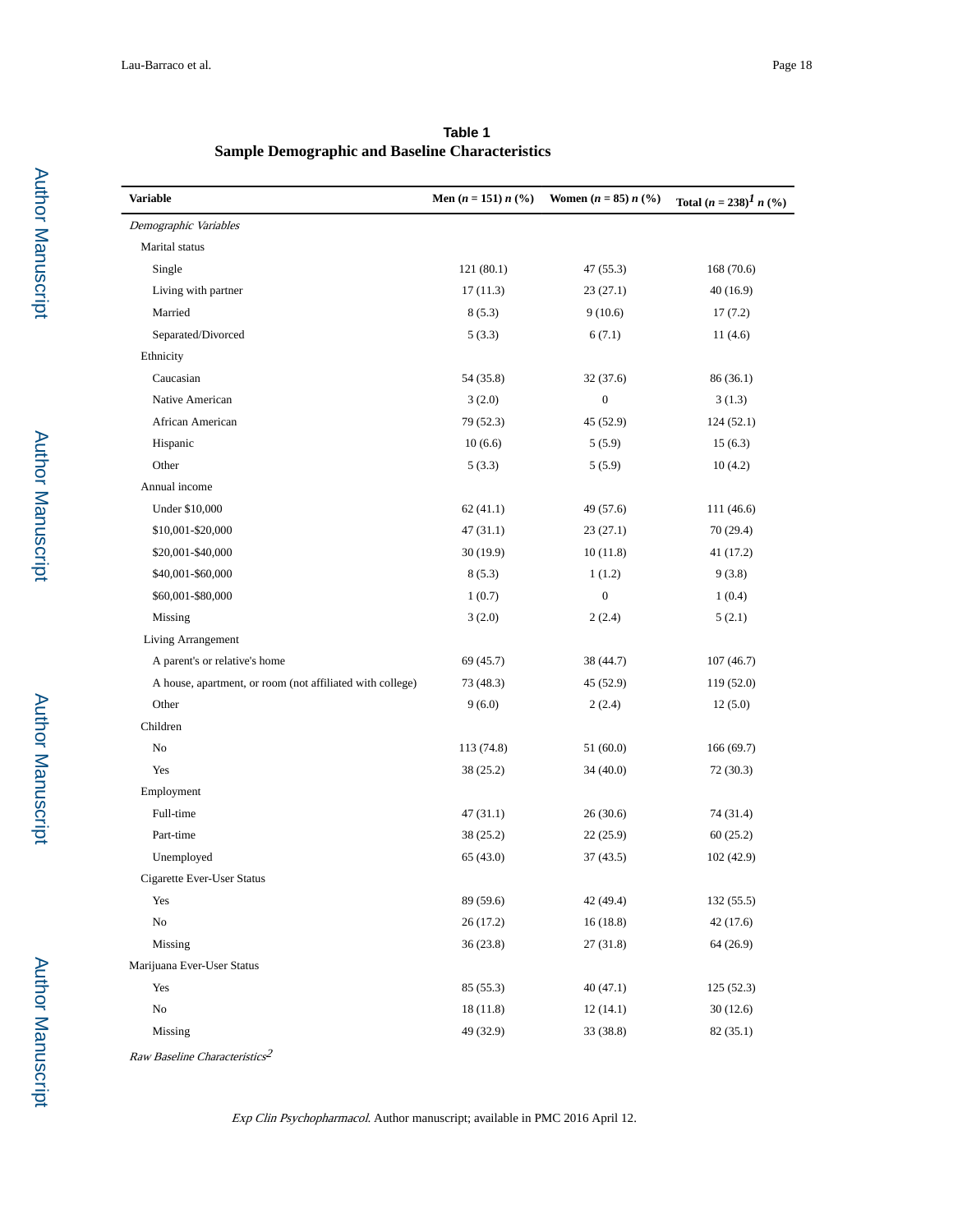| Variable                              | Men $(n = 151) n$ (%) | Women $(n = 85) n$ (%) | Total $(n = 238)^{T} n$ (%) |
|---------------------------------------|-----------------------|------------------------|-----------------------------|
| <b>AUDIT</b>                          | 6.71(5.75)            | 5.15(5.07)             | 6.12(5.54)                  |
| Social Expectancies                   | 26.97(4.06)           | 27.49 (3.99)           | 27.16(4.04)                 |
| <b>Tension Reduction Expectancies</b> | 9.64(2.10)            | 9.49(2.32)             | 9.56(2.22)                  |
| Age                                   | 21.96(2.07)           | 21.83(2.11)            | 21.92(2.09)                 |

Note. AUDIT = Alcohol Use Disorder Identification Test (items 4-10 only).

 $\frac{1}{1}$  Two individuals did not report their sex.

 $2<sub>V</sub>$ Values represent means (standard deviation).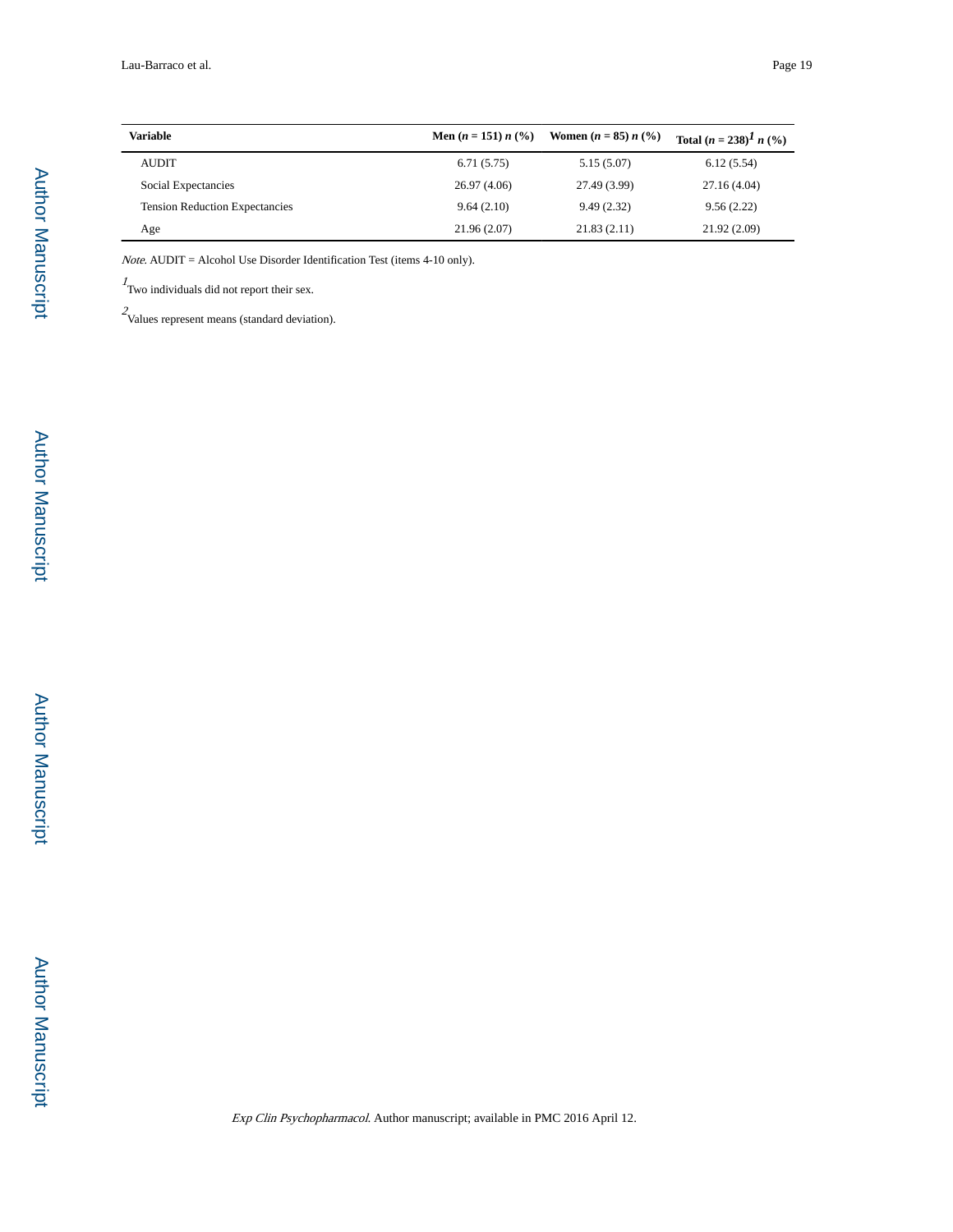**Coefficients for Models Predicting Number of Standard Drinks using Multilevel Modeling Coefficients for Models Predicting Number of Standard Drinks using Multilevel Modeling**

|                                        | d                    | SE <sub></sub> | $e^B$ | $\ddot{}$ | Ą,  | P,             | $\sigma$ | $\mathfrak{g}_0$ | LCC  |
|----------------------------------------|----------------------|----------------|-------|-----------|-----|----------------|----------|------------------|------|
| Unconditional (Null) Model             |                      |                |       |           |     |                | 3.633    | 0.852            | .190 |
| Intercept $(\beta_{00})$               | 0.61                 | 0.062          | 1.836 | 9.69      | 237 | 5001           |          |                  |      |
| Final Model                            |                      |                |       |           |     |                | 2.726    | 0.940            | 256  |
| Weekday Intercept $(\pi_0)$            |                      |                |       |           |     |                |          |                  |      |
| Intercept (B <sub>00</sub> )           | 0.18                 | 0.158          | 1.196 | 1.13      | 229 | .258           |          |                  |      |
| Children $(\beta_{01})$                | $-0.17$              | 0.160          | 0.846 | $-1.05$   | 229 | .294           |          |                  |      |
| Sex (i.e., male) ( $\beta_{02}$ )      | $-0.29$ <sup>*</sup> | 0.138          | 0.748 | $-2.10$   | 229 | .037           |          |                  |      |
| Employed (B <sub>03</sub> )            | $-0.02$              | 0.138          | 0.984 | $-0.12$   | 229 | .907           |          |                  |      |
| Ethnicity (B <sub>04</sub> )           | $-0.14$              | 0.151          | 0.873 | $-0.90$   | 229 | .370           |          |                  |      |
| Age (B <sub>05</sub> )                 | $0.08$ $^{\ast}$     | 0.039          | 1.088 | 2.17      | 229 | .031           |          |                  |      |
| Social Expectancies (B <sub>06</sub> ) | $0.04$ <sup>*</sup>  | 0.016          | 1.044 | 2.67      | 229 | $.008\,$       |          |                  |      |
| TR Expectancies $(\beta_{07})$         | $0.09$ $^{\ast}$     | 0.038          | 1.089 | 2.22      | 229 | .027           |          |                  |      |
| AUDIT (B <sub>08</sub> )               | $0.09***$            | 0.012          | 1.092 | 7.62      | 229 | 5001           |          |                  |      |
| Weekend Slope $(\pi_1)$                |                      |                |       |           |     |                |          |                  |      |
| Intercept $(\beta_{10})$               | $0.97***$            | 0.107          | 2.636 | 9.08      | 229 | 5001           |          |                  |      |
| Children $(\beta_{11})$                | $0.01\,$             | 0.128          | 1.020 | 0.08      | 229 | 938            |          |                  |      |
| Sex (i.e., male) $(\beta_{12})$        | $0.11$               | 0.125          | 1.117 | 0.89      | 229 | 375            |          |                  |      |
| Employed $(\beta_{13})$                | 0.06                 | 0.115          | 1.063 | 0.53      | 229 | 598            |          |                  |      |
| Ethnicity $(\beta_1)$                  | $0.03\,$             | 0.130          | 1.031 | 0.24      | 229 | .815           |          |                  |      |
| Age $(\beta_1)$                        | $-0.05$              | 0.034          | 0.955 | $-1.34$   | 229 | .181           |          |                  |      |
| Social Expectancies $(\beta_{16})$     | $0.03 *$             | 0.013          | 1.034 | 2.55      | 229 | $\overline{0}$ |          |                  |      |
| TR Expectancies $(\beta_{17})$         | $-0.05$              | 0.030          | 0.951 | $-1.65$   | 229 | 100            |          |                  |      |
| $\text{AUDIT}\left(\beta_{18}\right)$  | $-0.01$              | 0.010          | 0.987 | $-1.24$   | 229 | 213            |          |                  |      |
| Holiday Slope $(\pi_2)$                |                      |                |       |           |     |                |          |                  |      |
| Intercept $(\beta_{20})$               | $0.79***$            | 0.100          | 2.200 | 7.96      | 237 | 001            |          |                  |      |
| Variance Components                    |                      |                |       |           |     |                |          |                  |      |